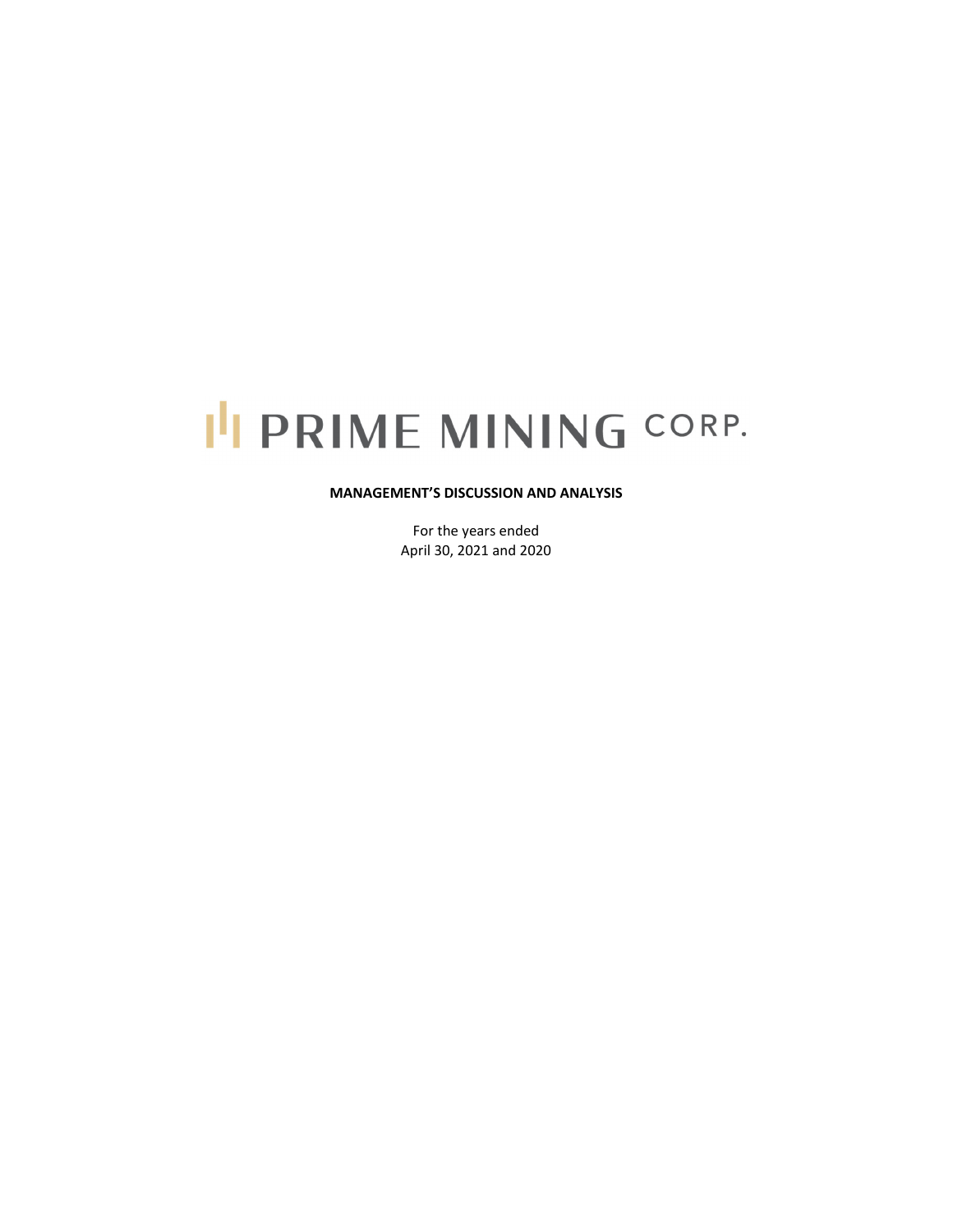*The following is management's discussion and analysis ("MD&A") of Prime Mining Corp. together with its wholly* owned subsidiaries (the "Company" or "Prime"), is prepared as of August 13, 2021, and relates to the financial condition and results of operations for the years ended April 30, 2021 and 2020. Past performance may not be indicative of future performance. This MD&A should be read in conjunction with the audited consolidated financial *statements ("consolidated financial statements") and related notes for the years ended April 30, 2021 and 2020, which have been prepared in accordance with International Financial Reporting Standards as issued by the International Accounting Standards Board ("IFRS").* 

The first, second, third and fourth quarters of the Company's fiscal years are referred to as "Q1", "Q2", "Q3" and "Q4", respectively. The years ended April 30, 2021 and 2020, are also referred to as "fiscal 2021" and "fiscal 2020", *respectively. All amounts are presented in Canadian dollars, the Company's presentation currency, unless otherwise stated. References to "US\$" and "MXN" are to United States dollars and Mexican pesos, respectively.*

*Certain information contained in this MD&A may constitute forward‐looking statements. Statements in this report* that are not historical facts are forward-looking statements involving known and unknown risks and uncertainties, which could cause actual results to vary considerably from these statements. Readers are cautioned not to put undue *reliance on forward‐looking statements. Refer to the "Risks and Uncertainties" and "Cautionary Note Regarding Forward‐Looking Statements" sections of this document.* 

# **OVERVIEW OF THE BUSINESS**

The Company was incorporated on May 14, 1981 in British Columbia. On August 27, 2019, the Company changed its name from ePower Metals Inc. to Prime Mining Corp. Prime is a reporting issuer in British Columbia and Alberta, and a Tier 2 issuer on the TSX Venture Exchange ("TSX‐V"). The Company's head office and principal place of business is located at Suite 1507 - 1030 West Georgia Street, Vancouver, BC, V6E 2Y3. The Company has wholly owned subsidiaries in the United States, Suriname, Mexico and Barbados although only the Mexican subsidiaries are active. The Company is focused on advancing gold exploration properties in Mexico with the potential to be brought to near‐term production.

The Company's common shares are traded on the TSX‐V under the symbol "PRYM", on the Frankfurt Stock Exchange under the symbol "O4V3" and on the OTCQB market under the symbol "PRMNF".

As Prime works to advance the Los Reyes Gold and Silver Project ("Los Reyes" or the "Los Reyes Project"), the Company's focus is on three areas:

- 1) health and safety of our team and the communities we work in;
- 2) use of resources to create maximum value at Los Reyes; and
- 3) corporate responsibility and governance.

During fiscal 2021, the Company has seen progress in all three areas with continued emphasis on operating under appropriate covid‐19 guidelines, strengthened exploration team performance and advances in our corporate administration.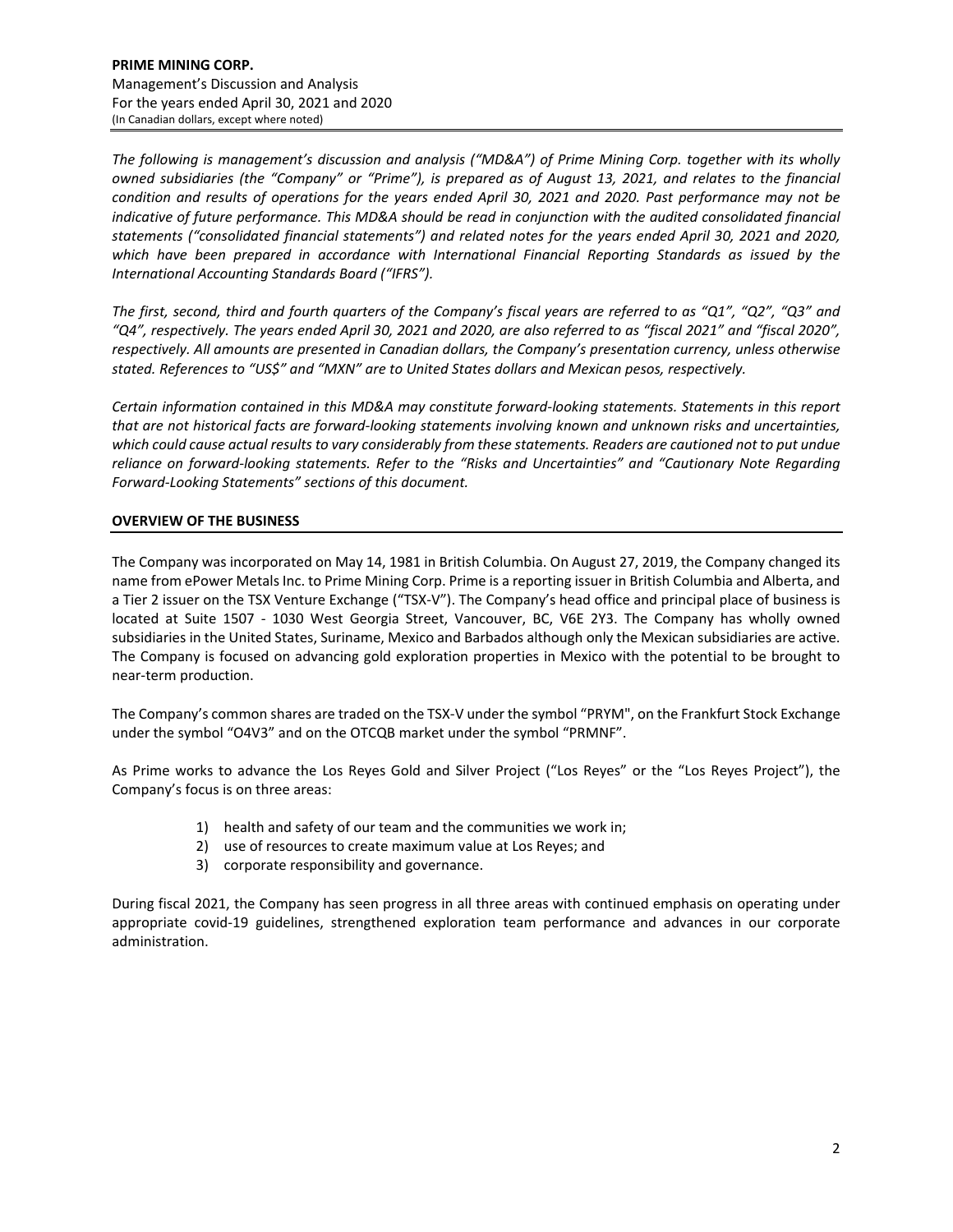## **Los Reyes Gold and Silver Project**

Located 43 kilometres south‐east of the mining centre of Cosala, Sinaloa, Los Reyes has a mining history that stretches back into the 1700s and has seen small‐scale mining activity as recently as the 1980s. In the 1990s, Northern Crown Mines Ltd. explored the property, drilling 381 reverse circulation holes and commissioned a resource estimate and prefeasibility study on the Zapote deposit. Los Reyes was returned to the original concession holders in the early 2000s. Vista Gold Corp. ("Vista Gold") reassembled the land package and drilled 48 core holes in several of the deposits. Vista Gold also completed metallurgical test work and had a resource estimate calculated and a preliminary economic assessment made. Great Panther Silver Ltd optioned the property in 2014, through the acquisition of CanGold Ltd., and drilled 41 core holes in 2015. Minera Alamos Inc. ("MAI") optioned the property from Vista Gold in 2017. Prime acquired the option from MAI in 2019 and began a surface exploration program of trenching and roadcut channel sampling. Prime subsequently exercised the option with Vista Gold in 2020.

The Company believes that the Los Reyes Project is an overlooked, underexplored, low-sulphidation epithermal goldsilver project located in a prolific mining region of Mexico. Previous operators completed various prefeasibility studies yet held back from development due to then‐prevailing declining gold prices. The Company further believes that work that has been completed has provided sufficient understanding of existing resources to allow Los Reyes to be fast-tracked to production. However, Los Reyes holds gold and silver exploration optionality. It is a large epithermal system with the bulk of historic exploration conducted over less than 40% of the known structures leaving significant opportunity to expand known resources.

## **COVID‐19**

The Company is at the exploration stage and while individuals working for the Company may contract covid‐19, the business operation is unlikely to be materially affected in the short term. The Company does not rely on specific materials, laboratories orsuppliers. It is quite possible however, that exploration activities could be delayed by covid‐ 19 and travel restrictions could limit the ability of non-Mexico-based managers to be on-site in Mexico. However, management does not believe that such delays will have a material bearing on progress on the Company's exploration program.

The Company will need to raise funds to continue exploration and, if warranted, development of its properties. As a result of covid‐19's adverse effect on financial markets, this could manifest itself in the Company having difficulty in financing longer-term activities. At this date, it is not possible to determine what affect, if any, covid-19 will have on the ability of the Company to finance its development.

## **HIGHLIGHTS AND KEY DEVELOPMENTS**

## **Los Reyes Project**

## **Acquisition**

On July 20, 2020, the Company announced the completion of the acquisition of the Los Reyes Project with a payment of US\$1,500,000 to Vista Gold, which was made on July 17, 2020 (the "Acquisition Date"). With this payment, Vista Gold no longer retains two separate 2% net smelter royalties on production from open‐pit or underground mining, or a back‐in right to assume a 49% non‐carried interest in any underground mining at Los Reyes.

Prime was required to pay Vista an additional US\$2,100,000 through two payments of:

- 1) US\$1,100,000 no later than six months from the Acquisition Date; and
- 2) US\$1,000,000 no later than twelve months from the Acquisition Date.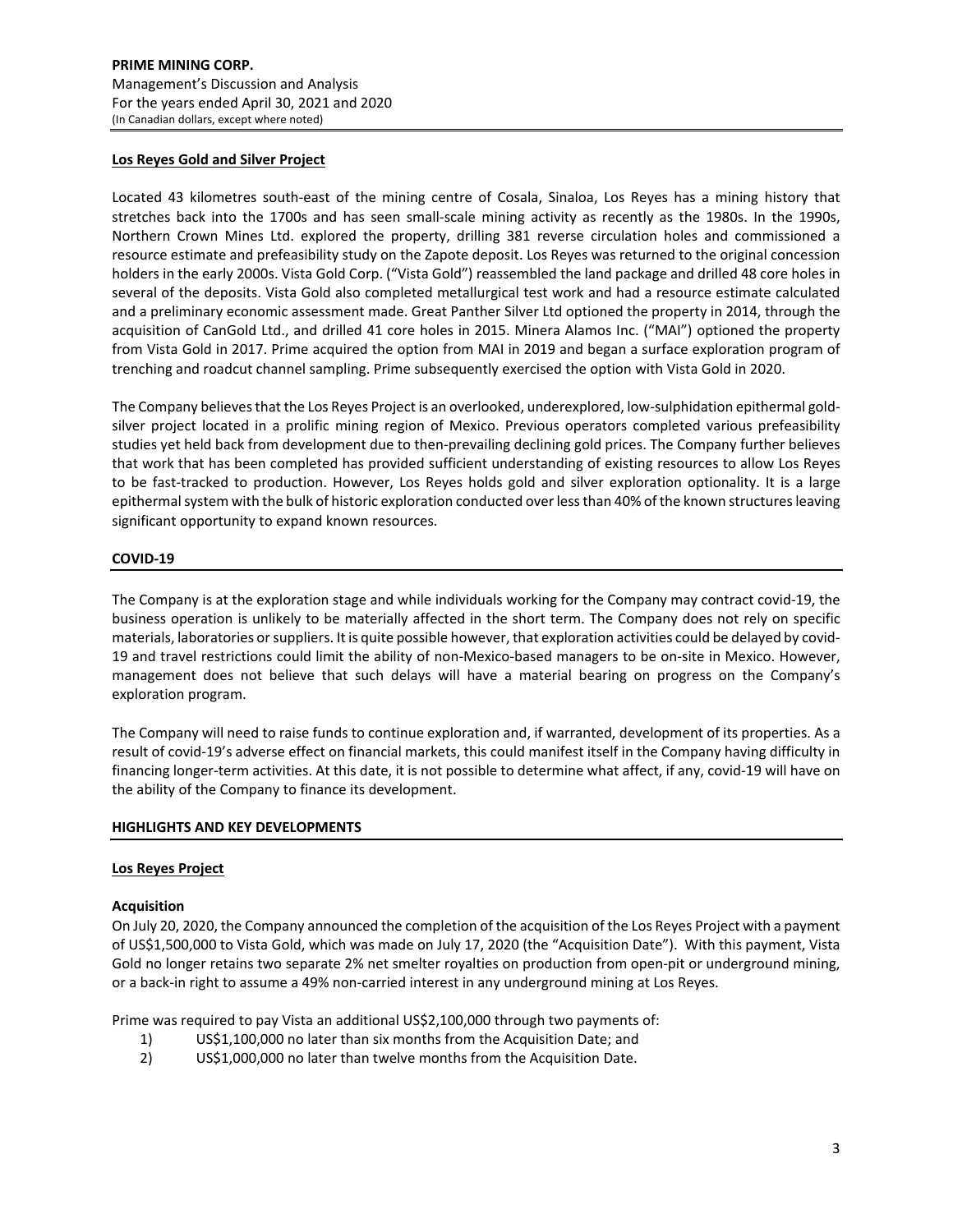If the Company failed to make the two payments, Vista Gold's net smelter royalties and back‐in right would be reinstated. On January 8, 2021, the Company made the first payment of US\$1,100,000. On June 25, 2021, the Company made the second payment of US\$1,000,000.

## **Summer 2020 Exploration Program**

In July 2020, the Company continued the surface exploration program, focusing on the Noche Buena deposit.

Noche Buena is the southernmost deposit along the San Miguel West – San Miguel – Noche Buena trend. The mineralized structure at Noche Buena strikes 140° and dips between 50°‐ 60° to the southwest. The deposit has a drill‐tested strike length of approximately 560 metre ("m") and a true width of between 10 and 40 m within the current resource model. The zone has been traced 18 intermittently for approximately 1.1 kilometres between Upper Sequence rhyolite in the southeast and its junction with the San Miguel vein in the northwest.

Rock chip sampling at Noche Buena is confirming the true area and grade of gold and silver mineralization outcropping at surface and is expected to result in an increase in the overall resource size. Examples of the results include surface trench NB‐4490N which cuts at an angle across the structure, returned 42.0 m (18.0 m estimated true width ("etw") at 1.93 grams per tonne ("gpt") gold ("Au") and 25.7 gpt silver ("Ag"), including a 9.0 m (4.0 m etw) interval with 7.46 gpt Au and 98.1 gpt Ag. Other results include trench NB‐4660N that returned 52.5 m at 0.9 gpt Au and 13.4gpt Ag, including 1.5 m at 9.84 gpt Au and 18.4 gpt Ag as well as trench NB‐4700N that returned 33.0 m at 1.0 gpt Au and 19.7 gpt Ag, including 1.5 m at 6.17 gpt Au and 81.1 gpt Ag.

Refer to the following news release, published on SEDAR, for results data tables, "*Prime Mining Finds More Significant Surface Mineralization at its Los Reyes Gold‐Silver Project"* dated August 19, 2020.

## **Fall 2020 Exploration Program**

During September 2020, the Company continued the surface exploration program at Los Reyes, focusing on the Guadalupe East, Noche Buena and San Miguel East deposits as well as conducting prospecting and mapping. Infill trenching was completed at Zapote North and South.

Heavy rains in August and September curtailed productivity due to flash flooding and high water at river crossings. The Noche Buena sampling was largely completed although some infill and extensions are required. Trench and roadcut channel sampling at San Miguel East commenced beginning in the more easily accessible areas. The San Miguel East sampling was completed.

Guadalupe East is one of eight deposits that make up the Los Reyes Project resource. Rock chip sampling inside the old, existing mine adit GE‐Adit 17 returned 2.21 gpt Au and 95 gpt Ag over 46.0 m, including 29.0 gpt Au and 226 gpt Ag over 2.0 m. Sampling in the adit, which lies outside of the current Guadalupe East resource boundary, was on 2.0 metre intervals across the adit roof. The true vein width is not known at this time but is estimated at ~15 m.

Two other veins in GE‐Adit 17 were also sampled, returning 0.84 gpt Au and 37.7 gpt Ag over 4.5 m and 0.76 gpt Au and 23.6 gpt Ag over 6.0 m, respectively. These veins may be a continuation of the San Manual vein system and the results suggest that the Guadalupe system remains open to the east where historic drilling has not occurred.

Sampling results from existing mine adit GL‐Adit 20 returned 1.69 gpt Au and 62.3 gpt Ag over 19.5 m, including 4.55 gpt Au and 121.4 gpt Ag over 3.0 m. Results from existing adit GE‐Adit 25, further to the north, returned gold and silver mineralization that demonstrates this part of the San Manuel vein system within Guadalupe is also underexplored and merits additional exploration work.

Chip sampling from roadcut GL‐RS5A returned 0.48 gpt Au and 43.5 gpt Ag over 21.0 m. These surface sampling results and limited historic drilling in and around the current Guadalupe East pit resource boundary indicate an opportunity to expand the resource to the west.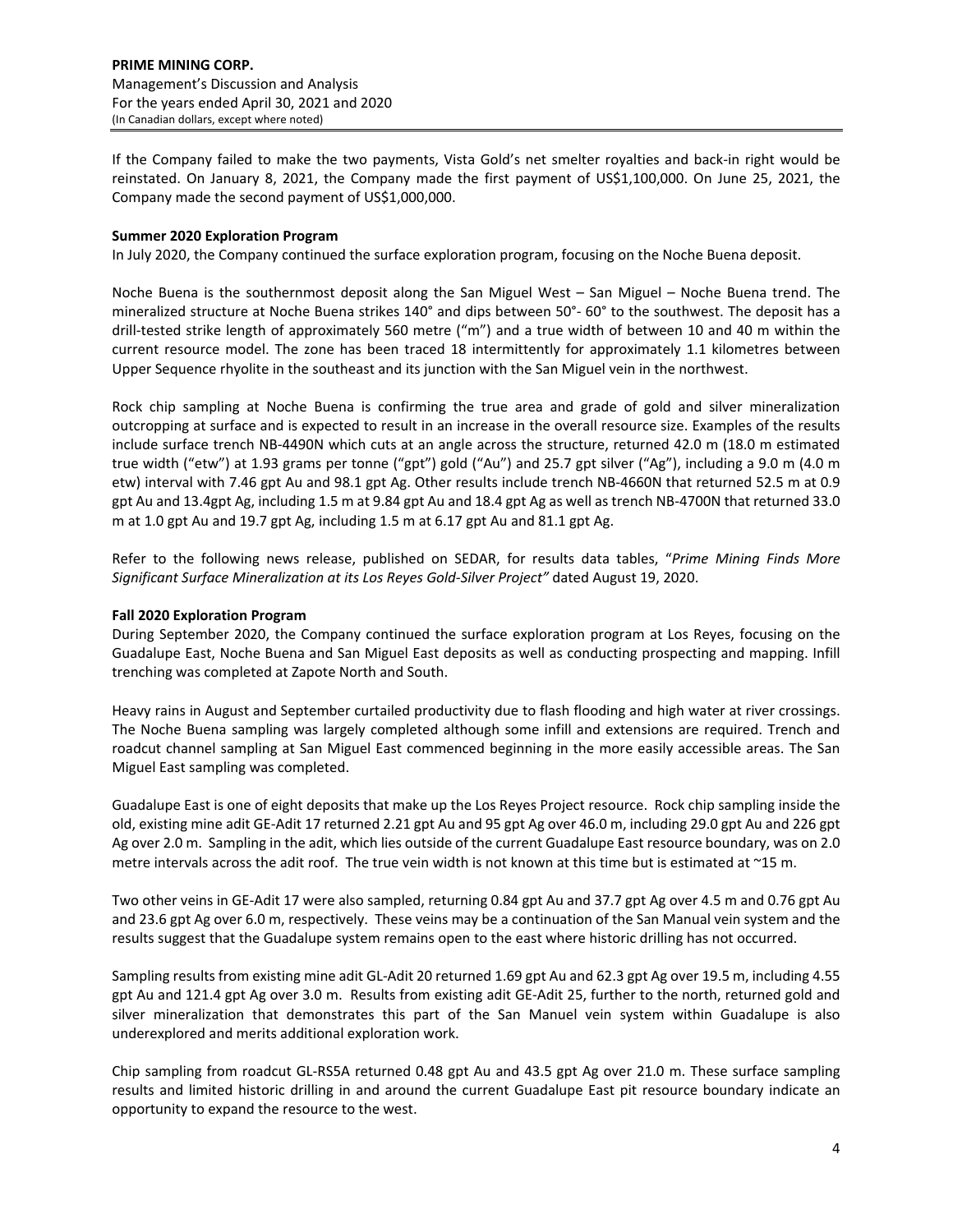Roadcut channel and trench sampling was initiated along selected locations within the Guadalupe East deposit to delineate the surface expression of the multiple veins within this part of the Los Reyes system. Infill trench sampling at Zapote North targeted areas with insufficient surface data. This data has been incorporated into the drill hole planning to maximize the expansion of the mineral resource estimate.

In late November 2020, a drill rig was mobilized and was on‐site.

Refer to the following news releases, published on SEDAR, for results data tables:

- "*Prime Mining Reports Results of Guadalupe East Sampling at Los Reyes Continue to Demonstrate Resource Expansion Potential"* dated October 26, 2020.
- "*Prime Mining Begins Drilling Los Reyes As New Trench Results Show More High‐Grade at Surface*" dated November 24, 2020.

## **Winter 2020 Exploration Program**

Significant exploration progress continued to be made at Los Reyesthrough the winter of 2020‐2021. Work included diamond drilling, regional and detailed geological mapping, trench sampling, and re‐logging of historic diamond drill core. This work led to a structural and rock alteration interpretation that is being used to guide the Company's first diamond drill exploration program. Re‐logging of several existing diamond drill core holes also identified that adularia, a crystalline mineral, containing high‐grade gold and silverlocally with visible gold, is associated with nearby altered rock types. The adularia appears to be vertically zoned and zoning may provide a guide to effectively target areas of higher-grade gold and silver at depth below currently known mineralization. A clay alteration study, which may be used to target higher‐grade mineralization was also implemented.

The Company's 15,000 metre Phase 1 diamond drill program began in December with the first of seven drill rigs arriving at Los Reyes. Objectives from the drill program include expanding the in‐pit resources along strike and down dip, and upgrading inferred resources to measured and indicated, along with adding silver assay data where absent. The Phase 1 program will allow for the first wireframed and integrated geological, structural and alteration model to be developed for Los Reyes and will serve as the framework for the exploration and expansion of the known deposits and the discovery of new deposits at Los Reyes.

Initial drilling at the Guadalupe East deposit (21GE‐01) intersected 3.25 gpt Au and 380.0 gpt Ag over 20.1 m (7.0 m estimated true width ("etw"), including 6.5 m (2.3 m etw) at 6.51gpt Au and 587.5 gpt Ag from the Estaca vein. At 320 m below surface (540 m above sea level, "asl"), this vein intersection is the deepest exploration drilling ever on the property and the intersection is 150 m below the nearest drill hole in this deposit. The San Nicolas vein was intersected higher up in hole 21GE‐01, 80 m from the closest drilling. The hole intersected 3.8 m at 3.69 gpt Au and 305.1 gpt Ag including 2.1 m at 6.18 gpt Au and 507.1 gpt Ag. This vein is just below the eastern limit of the pit‐ constrained Guadalupe East deposit resource.

Regional mapping in the area northeast of the Guadalupe East deposit revealed several historic adits that were not previously documented in reports. One area, referred to as Mina 20 and 21 ("Mina"), has evidence of historic smallscale mining and gold‐silver extraction. Surface and underground sampling in this area returned 42 chip sample assay results ranging 0.015gpt to 29.8gpt Au and 0.5gpt to 1,132gpt Ag with the best chip assay returning 29.8 gpt Au and 1,132 gpt Ag over 2.3 m. The Mina showing is 1300 m northeast of the Guadalupe East deposit and is at 1080 m asl. The elevation difference between the deepest high‐grade intersection at Guadalupe East and the sampling at Mina may indicate that the epithermal system has over 540 m of vertical height, which exceedsthe average height for low sulphidation epithermal deposits. The relationship between the mineralized zone at Mina and the Guadalupe East deposit is not yet well known but offers a new bonanza style structure that has not been drill tested.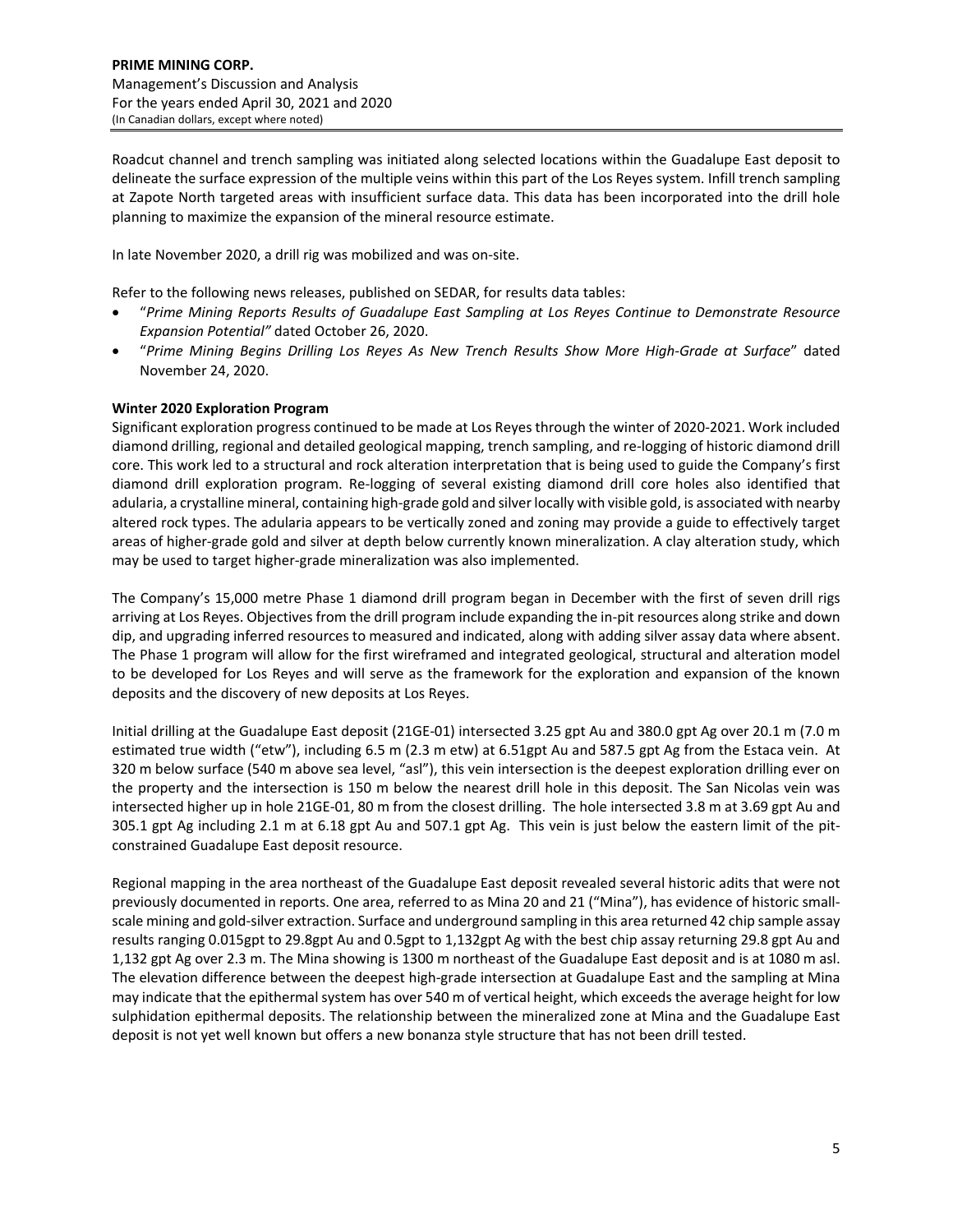The Company completed a property‐wide 1,000 line‐kilometre helicopter‐borne high resolution aeromagnetic survey as well as a Light Detection and Ranging ("Lidar") and orthophoto survey. These surveys will aid in the ongoing geological mapping of Los Reyes and provide critical information on the numerous partially tested and untested structures that host Au‐Ag epithermal veins.

The Company filed an application for mineral rights to a 7,500‐hectare claim block, named El Rey, adjacent to the eastern and northeastern Los Reyes boundary. El Rey had its concession application filed and receipted on March 9, 2021.

Refer to the following news release, published on SEDAR, for additional technical data:

- *"Prime Mining Adds 5th Core Drill at Los Reyes"* dated February 25, 2021.
- *"Prime Mining Doubles Los Reyes Land Position to 13,800 Hectares"* dated March 3, 2021.
- *"Prime Mining Extends Bonanza Grade Gold‐Silver Mineralization 150 Meters Below Previous Drilling in Estaca Vein"* dated March 18, 2021.

## **Spring 2021 Exploration Program**

During spring 2021, the Company continued the core drilling exploration program, with seven drill rigs operating on the property, focusing on the Guadalupe East, Noche Buena, San Miguel East, Tahonitas and Zapote South deposits. Re-logging regional and detailed mapping continued across the property in a systematic progression with up to three mapping crews. A soil sampling program was initiated commencing in the Guadalupe East area and over Mina area. Limited trenching was done over new surface showings in the Guadalupe East area.

Drilling encountered several higher‐grade intervals within the Zapote‐South mineralized envelope, with drill hole 21ZAP‐04 intersecting 4.5 m (3.6 m etw) at 8.95 gpt Au and 74.5 gpt Ag. Drill hole 21ZAP‐03 intersected 13.0 m at 0.76 gpt Au and 33.0 gpt Ag, including 1.66 gpt Au and 41.5 gpt Ag over 4.6 m. This expands the Zapote deposit 35 m down-dip on the most southerly drilled section. The mineralized zone in this area of Zapote-South now has a 150.0 m dip length and is completely open to the southeast and down‐dip. Drill holes 21ZAP‐04, 05, and 06 all intersected discrete zones of higher-grade adularia-bearing quartz mineralization within a broader lower grade envelope. 21ZAP-07 intersected 11.3 m at 0.97 gpt Au and 29.2 gpt Ag and 21ZAP‐08 yielded 18.7 m at 1.96 gpt Au and 63.1 gpt Ag, including 2.44 g/t Au and 85.3 g/t Ag over 7.2 m. These eight Zapote-South holes provide: (1) information on the key geological and structural controls for the mineralized intervals that can be used to effectively target higher-grade mineralization along structures within the optimal boiling point elevation, (2) missing silver assay data for the block model, and (3) higher confidence in resource categories that will upgrade the currently defined in‐pit resources.

Drill hole 21ZAP‐09 is an in‐fill hole that intercepted 15.9 m (15.9 m etw) at 2.01 gpt Au and 35.7 gpt Ag plus another 23.4 m (23.4 m etw) at 5.56 gpt Au and 59.0 gpt Ag, including an interval with 8.6 m (8.6 m etw) at 14.09 gpt Au and 105.1 gpt Ag. Hole 21ZAP‐09 provides significant missing silver information to the resource block model.

21ZAP‐13, 21ZAP‐14, and 21ZAP‐15 were step‐out holes to the south to test for extensions of the main structure. Drill hole 21ZAP-15 intercepted 4.49 gpt Au and 67.9 gpt Ag over 8.3 m (7.4 m etw) representing a 40.0 m step-out. This represents the most southerly intersection to date at Zapote South. Hole 21ZAP-14 intercepted 10.4 m (7.3 m etw) grading 2.12 gpt Au and 42.3 gpt Ag. Both holes indicate important open pit expansion potential at Zapote South and were within the optimum higher‐grade elevation.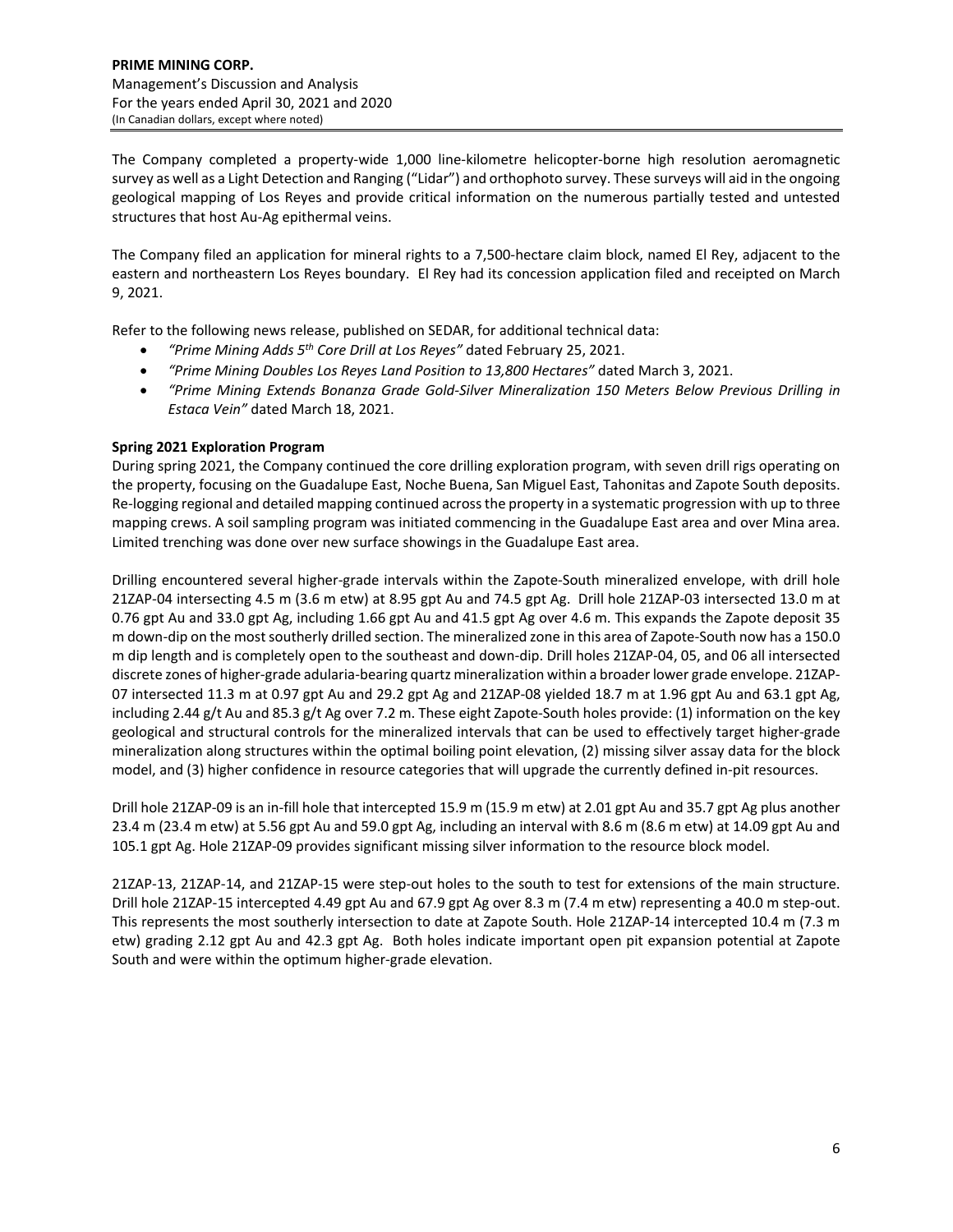Four step‐out holes completed at Noche Buena expanded in‐pit mineralization both down‐dip and to the southeast. Noche Buena also remains open along strike. Drill hole 21NB‐02 intersected 3.17 gpt Au and 141.2 gpt Ag over 2.9 m within a broader zone of 39.0 m at 0.7 gpt Au and 29.5 gpt Ag. This expands Noche Buena down dip by 20.0 m. Drill hole 21NB‐03 expands this mineralized zone 25.0 m along strike with an intersection of 1.12 gpt Au and 29.7 gpt Ag over 6.0 m.

The first core hole from San Miguel East intersected 4.5 m at 1.0 gpt Au and 130.7 gpt Ag. The drill hole is a 50.0 m step down and the deepest intersection to date at San Miguel East. The mineralized intersection is 10.0 m below bottom of the currently defined open pit resource.

Drill hole 21GE‐03 targeted the Estaca vein at Guadalupe East in an area with no known historic mining or previous drilling to gain more geologic and structural controls and aid in further planning of step-out drilling. Access and topography constraints required hole 21GE-03 to be drilled at a high angle to the interpreted mineralized system. The drill hole successfully intercepted the Estaca vein with a drill core length of 58.0 m (11.6 m etw) returning 12 gpt Au and 724.6 gpt Ag. Contained within this intercept are three discrete mineralized zones: two upper vein breccia zones separated by 3.5 m (0.7 etw) of waste and a lower mineralized stockwork unit separated from the lower vein breccia by 4.5 m (0.9 m etw) of waste. The first vein breccia intercept was 28.0 m (5.6 m etw) of 11.95 gpt Au and 1,122.1 gpt Ag and the second vein breccia intercept was 10.0 m (2.0 m etw) at 11.17 gpt Au and 909.3 gpt Ag. The lower stockwork unit intercept was 12.0 m (2.4 m etw) at 2.00 gpt Au and 120.9 gpt Ag.

Drill hole 21GE‐03 intersected the Estaca vein approximately 125 m higher in elevation and nearly 70 m northwest of previously reported hole 21GE‐01 which intersected 1 m at 3.25 gpt Au 380.0 gpt Ag, including 6.5 m at 6.51 gpt Au and 587.5 gpt Ag. These intercepts, and the historic intercepts in drill holes 12GV‐02 and 12GV‐03, establish that significant mineralization persists at shallower, open pit depths and the resource has expansion potential to the southeast.

Drill holes 21GE‐05 and 21GE‐07 intersected new mineralized structures adjacent to the Estaca vein. Hole 21GE‐05 intercepted 1.5 m (1.4 m etw) at 50 gpt Au and 300.0 gpt Ag and hole 21GE‐07 intersected 0.9 m (0.6 m etw) at 93.80 gpt Au and 829.0 gpt Ag. These new structures also potentially expand the current Guadalupe East pit‐constrained Inferred resource.

Refer to the following news release, published on SEDAR, for additional technical data:

- "Prime Reports Results Including 8.95 gpt Au and 74.5 gpt Ag over 4.5 Metres and 1.96 gpt Au and 63.6 gpt *Ag over 18.7 Metres from Ongoing Drilling at Los Reyes"* dated April 6, 2021.
- *"More Bonanza Grade Gold‐Silver at Los Reyes as Ongoing Drilling Expands Guadalupe East and Zapote South"* dated May 25, 2021.

# **Summer 2021 Exploration Program**

As summer 2021 started, the Phase 1 drilling campaign was completed with 15,061 m drilled in 74 holes. Following this achievement and with the start of the Sinaloa rainy season, five of the drill rigs were demobilized during the first month of summer. Two drills remain active on the property as an expansion to the Phase 1 campaign testing areas that are relatively easier to access. Core logging, core splitting and sampling have been moved to Cosalá from El Saucito to reduce crew transportation time. Regional and detailed mapping continues, and results will be integrated into geologic modeling over the next several months. Soil sampling has been put on hold due to terrain conditions in the rainy season.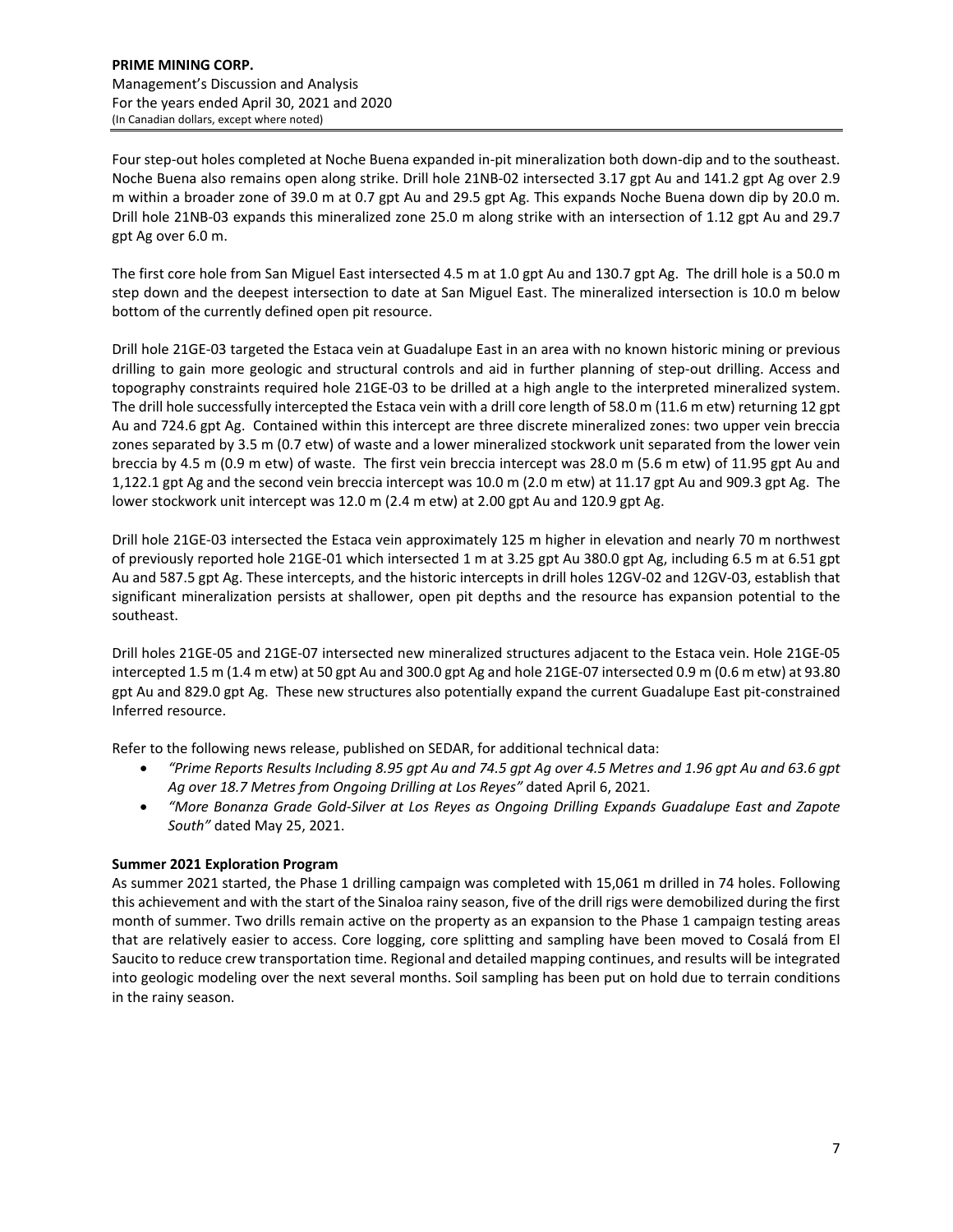Early in the summer, the Company released drill results from the first holes drilled into the major new discovery, Mina, located 1.3 kilometres northeast of the Guadalupe East deposit, currently the most eastern of the eight‐known gold‐silver deposits at Los Reyes. Drill hole 21MINA‐02 returned 4.44 gpt Au and 1,060.1 gpt Ag over 7.5 m (4.8 m etw) from 142.5 m downhole, including 3.15 m (2.0 m etw) at 6.62 gpt Au and 1,397.8 gpt Ag and 1.85 m (1.2 m etw) at 6.3 gpt Au and 1,881.0 gpt Ag. 21MINA‐05 returned 3,243 gpt Ag over 1.15 m (0.74 m etw) with no associated gold from 81.7 m downhole. A slightly lower zone in 21MINA‐05 returned 1.45 gpt Au and 29.3 gpt Ag over 3.7 m (1.85 m etw) from 91.0 m downhole. 21MINA‐06 returned 1.72 gpt Au and 29.6 gpt Ag over 3.85 m (3.20 m etw) from 23.7 m downhole.

At Noche Buena, drill holes continued to confirm the expansion of mineralization both down‐dip and along strike beyond the current inferred category resource boundary. Additionally, the drilling adds silver assay data to the resource in areas where it was not recorded by prior operators. Drill hole 21NB‐05, the most easterly hole, returned 0.77 gpt Au and 48.3 gpt Ag over 4.5 m (2.9 m etw) starting at 117.5 m downhole including 2.67 gpt Au and 140.2 gpt Ag over 0.6 m (0.4 m etw). 21NB‐05 intersected 0.77 g/t Au and 48.3 g/t g over 4.5 m indicating that Noche Buena isstill open beyond the eastern limit of the current pit‐constrained resource. 21NB‐06, drilled near the current resource pit bottom, returned 1.29 gpt Au and 60.7 gpt Ag over 36.1 m (28.9 m etw) starting at 93.1 m downhole, including 5.74 gpt Au and 108.1 gpt Ag over 4.5 m (3.6 m etw). 21NB‐07 returned 0.65 gpt Au and 20.7 gpt Ag over 11.6 m (10.4 etw) starting at 24.0 m downhole including 1.21 and 38.9 gpt Ag over 4.5 m (4.1 etw). 21NB-08 returned 1.23 gpt Au and 28.0 gpt Ag over 11.1 m (8.9 m etw) at 32.4 m downhole including 1.1 m (0.9 m etw) at 6.08 gpt Au and 90.9 gpt Ag. 21NB‐09 returned 2.89 gpt Au and 61.6 gpt Ag over 10.5 m (8.4 m etw) at 70.5 m downhole including 1.5 m (1.2 m etw) at 18.00 gpt Au and 209.3 gpt Ag. Hole 21NB‐10 returned 0.70 gpt Au and 27.9 gpt Ag over 19.5 m (15.6 m etw) at 63.0 m downhole including 1.5 m (0.9 m etw) at 3.73 gpt Au and 109.5 gpt Ag. 21NB‐11 returned 1.00 gpt Au and 18.0 gpt Ag over 5.8 m (5.2 etw) starting at 76.5 m downhole.

Holes 21NB‐06, 21NB‐07, 21NB‐09 and 21NB‐11 all intersected mineralization at or just below the pit bottom.

At San Miguel East, drill holes continued to confirm the expansion of mineralization. Drill hole 21SME‐03 returned 2.50 gpt Au and 117.9 gpt Ag over 8.3 m (7.5 m etw) at 139.5 m downhole including 4.57 gpt Au and 139.8 gpt Ag over 3.8 m (3.4 m etw) and 1.63 gpt Au and 193.2 gpt Ag over 1.5 m (1.3 m etw) at 244.5 m downhole. Additionally, dill hole 21SME‐07 returned 1.02 gpt Au and 51.4 gpt Ag over 15.0 m at 7.5 m downhole including 4.11 gpt Au and 13.1 gpt Ag over 3.0 m and 1.22 gpt Au and 137.8 gpt Ag over 7.9 m at 42.0 m downhole including 2.48 gpt Au and 280.3 gpt Ag over 3.1 m, the etw was equal to the actual core length. The Phase 1 drilling program is now complete with the mineralized structure being intersected in all seven drill holes.

At San Miguel East, the Fresnillo Structure, was intersected for the first time and within the current pit boundary. The nearly 1‐kilometer structure had no prior drilling. Drill hole 21SME‐02 returned 0.82 gpt Au and 7.5 gpt Ag over 6.8 m (5.6 m etw) from surface in newly defined mineralized vein breccia. The structure is within the current and expanding open‐pit boundary and should reduce the striping ratio and waste rock.

Initial drilling commenced at Las Primas including three shallow holes to acquire an initial subsurface understanding of the outcropping breccia and quartz vein structures. No drilling has occurred at Las Primas by previous operators, in part due to a lack of road and constrained access. Drill hole 21LP‐01 returned 1.55 gpt Au and 3.4 gpt Ag over 1.0 m (0.7 m etw) at 31.7 m downhole. Additionally, drill hole 21LP‐02 returned1.58 gpt Au and 13.6 gpt Ag over 7.5 m (3.8 m etw) at 24.0 m downhole including 15.90 gpt Au and 134.5 gpt Ag over 0.4 m (0.2 m etw) and including 7.02 gpt Au and 50.2 gpt Ag over 0.7 m (0.4 m etw) and 0.83 gpt Au and 26.4 gpt Ag over 3.0 m (1.1 m etw) at 107.3 m downhole.

Comprehensive planning is underway for the approximately 30,000 m Phase 2 drill campaign which it is anticipated to commence in November, after the current rainy season. Phase 2 will utilize a combination of 6 to 8 core and reverse circulation drill rigs. Reverse circulation rigs will be used, where infrastructure permits, to accelerate the rate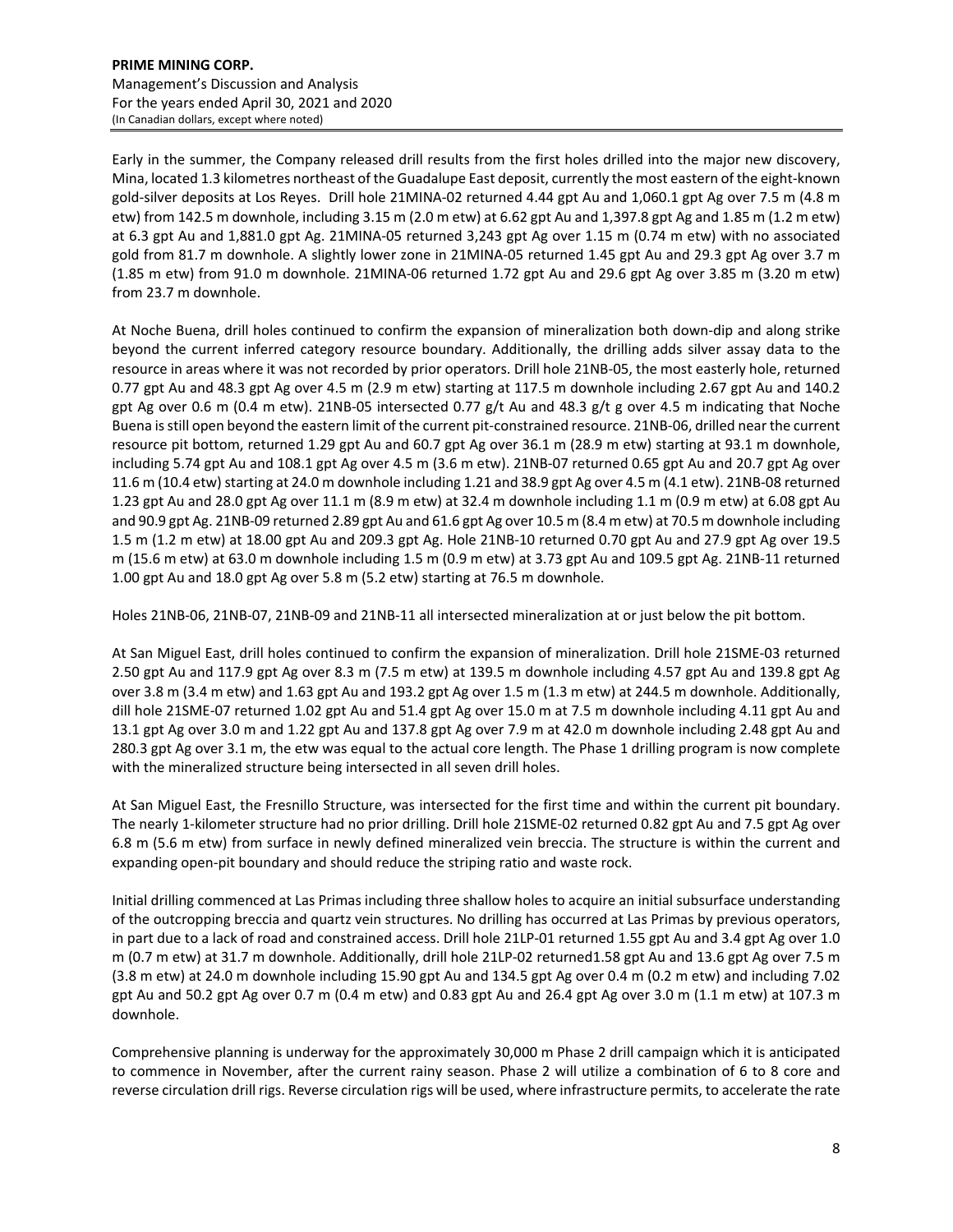of in‐fill drilling and resource definition. Permitting activities continue for construction of Phase 2 roads and drill pads.

Refer to the following news release, published on SEDAR, for additional technical data:

- *"Prime Mining Intercepts 4.44 gpt Gold and 1,060.1 gpt Silver over 7.5 Metres at New Discovery 1.3 Kilometres from Guadalupe East; Phase 2 Drilling Underway"* dated July 28, 2021.
- "Prime Mining Intercepts 36.1 Metres With 1.29 gpt Au and 60.7 gpt Ag at Noche Buena Deposit as New *Drilling Continues Expansion"* dated July 7, 2021.
- "Prime Mining Discovers Gold-Silver Zones in San Miguel East Pit-Constrained Resource and Near-Surface *Mineralization at Las Primas"* dated August 4, 2021.

## **Expenditures**

Project expenditures during the year ended April 31, 2021, and 2020, are summarized as follows:

|                                            | April 30,      |   | April 30,                |
|--------------------------------------------|----------------|---|--------------------------|
|                                            | 2021           |   | 2020                     |
| Salaries and personnel                     | 1,275,543<br>s | S | 245,240                  |
| <b>Drilling</b>                            | 1,454,607      |   |                          |
| Resource estimation and technical services | 1,122,233      |   | 306,220                  |
| Equipment and field supplies               | 229,168        |   | 299,316                  |
| Land payments and maintenance              | 159,111        |   | 224,189                  |
| General and administrative                 | 131,472        |   | 93.299                   |
| Value added tax                            | 601,156        |   | $\overline{\phantom{a}}$ |
|                                            | 4,973,290      |   | 1,168,264                |

Total project expenditures of \$6,141,554 since acquisition.

Salaries and personnel increased to \$1,275,543 compared to \$245,240 during fiscal 2020. During fiscal 2021, additional employees and contractors were engaged to advance the Los Reyes Project.

Drilling increased to \$1,454,607 compared to \$nil during fiscal 2020. During December 2020, the drilling program commenced.

Resource and estimation and technical services increased to \$1,122,233 compared to \$306,220. Following the commencement of the drill program more technical advisory and laboratory expenditures were incurred.

## **Resource estimate**

On April 2, 2020, Prime announced an updated pit constrained mineral resource estimate ("Updated Resource"), prepared by Stantec Consulting Ltd. ("Stantec") for the Los Reyes Project. The new pit constrained resource (at 0.22 g/t Au cut-off) comprised 19.8 million tonnes measured and indicated resources (633,000 ounces contained gold and 16.6 million ounces contained silver) and an additional 7.1 million tonnes (179,000 ounces contained gold and 7.8 million ounces contained silver) of inferred material. The updated resource estimate increased the total oxide material and upgraded the material to higher estimation categories.

Additionally, Stantec provided sensitivities to cut‐off grade within the pit allowing for a comparison to the historic global resource estimate by Vista in 2012, which was calculated at a 0.5 g/t Au cut-off. Comparing estimates at the same cut-off, measured and indicated resources increased by 74% from 6.8 mt to 11.8 mt and inferred material increased 25% from 3.2 mt to 4.0 mt. Measured and indicated contained gold increased by 44% from 380,655 ounces to 546,000 ounces, while inferred gold decreased by 8%, from 156,000 ounces to 144,000 ounces. Measured and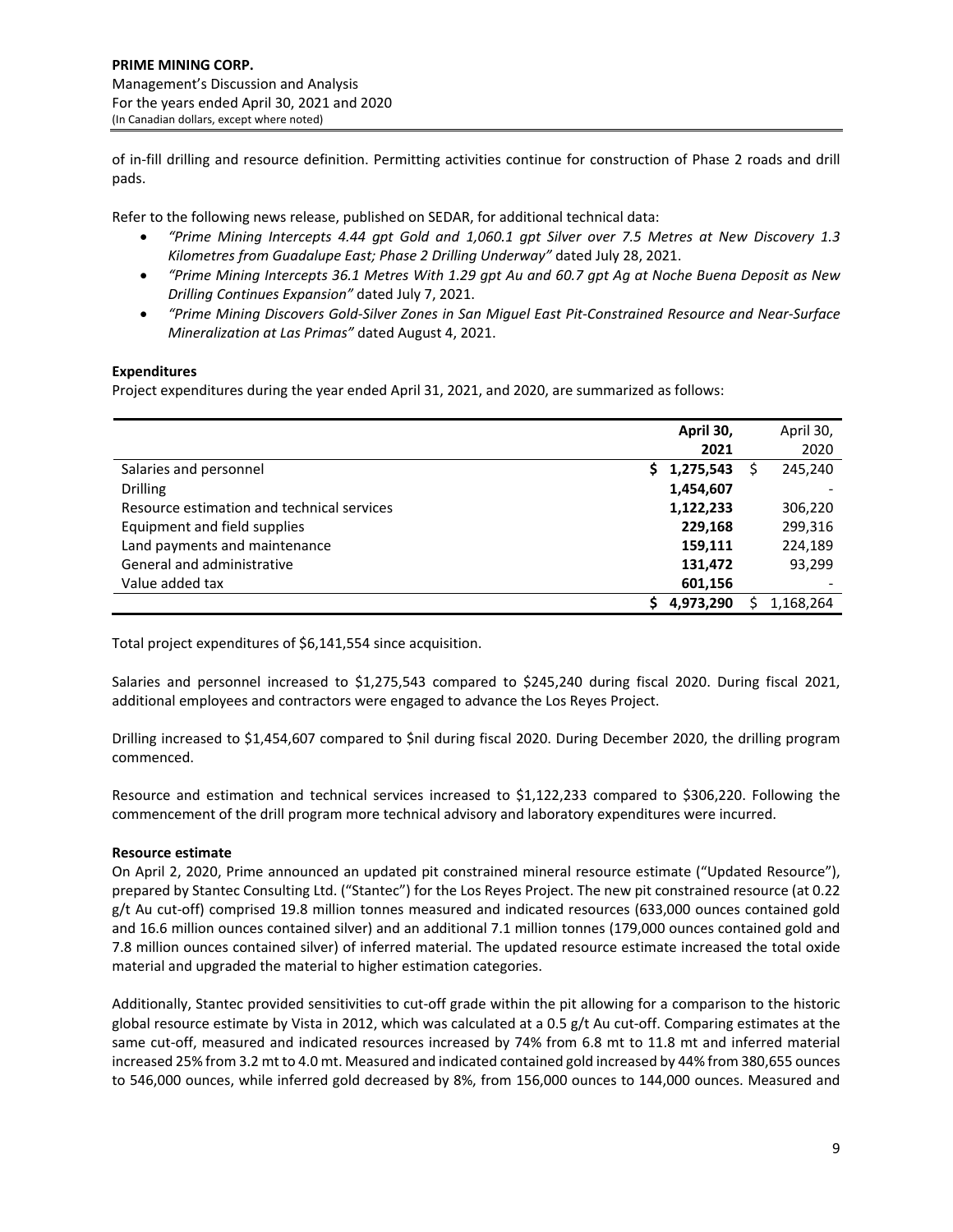indicated silver increased by 100% from 6,315,000 ounces to 12,912,000 ounces and inferred silver increased by 50% from 3,640,000 to 5,456,000 ounces.

Refer to "*Stantec, Technical Report, Los Reyes Property, Sinaloa, Mexico, report date April 2, 2020*" published on SEDAR.

# **Corporate**

## **Financings**

- During June 2020, the Company closed a private placement for gross proceeds of \$10,000,000. A total of 20,000,000 units were sold at a price of \$0.50 per unit. Each unit consists of one common share and one common share purchase warrant exercisable at a price of \$1.10 until June 12, 2025. The Company paid costs of \$568,530 in connection with the private placement.
- During April 2021, the Company closed a bought deal private placement for gross proceeds of \$28,751,438. A total of 9,746,250 units were sold at a price of \$2.95 per unit. Each unit consisted of one common share in the Company and one half of one common share purchase warrant exercisable at a price of \$5.00 until April 27, 2024. The Company paid costs of \$1,983,733 in connection with the bought deal private placement.

## **Management**

- During May 2020, the Company appointed Murray John to the board of directors.
- During June 2020, the Company appointed Daniel Kunz as Chief Executive Officer, Andrew Bowering as Executive Vice‐President and Murray John as Chairman of the board. The Company also appointed Paul Sweeney and Marc Prefontaine to the board of directors.
- During July 2020, the Company announced the appointment of Alex Tsakumis as Vice President-Investor Relations.
- During August 2020, the Company announced the appointment of Ian Harcus as Chief Financial Officer, replacing Simon Anderson who relinquished his role as Chief Financial Officer.
- During October 2020, the Company appointed Kerry Sparkes as Executive Vice President‐Exploration, replacing Greg Liller who relinquished his role as Chief Operating Officer but remains as technical advisor. Bruce Kienlen also relinquished the title of Vice President‐Exploration but will continue with his role as Senior Geologist in support of Mr. Sparkes.
- During May 2021, the Company appointed:
	- o Mr. Larry Segerstrom as a full time Los Reyes Project manager.
	- o Ms. Dianne Szigety as Corporate Secretary.

# **TSX Venture 50**

 During February 2021, the Company announced that it had been named to the 2021 TSX Venture 50, an annual ranking of top performing listed companies from five industry sectors including, mining, oil and gas, clean technology and life sciences, diversified industries and technology.

# **Stock Option Grants**

- During June 2020, stock options were granted to purchase up to 3,100,000 common shares at a price of \$0.95 per share.
- During July 2020, stock options were granted to purchase up to 750,000 common shares at a price of \$1.30 per share.
- During August 2020, stock options were granted to purchase up to 425,000 common shares at a price of \$1.92 per share.
- During October 2020, stock options were granted to purchase up to 300,000 common shares at a price of \$1.65 per share.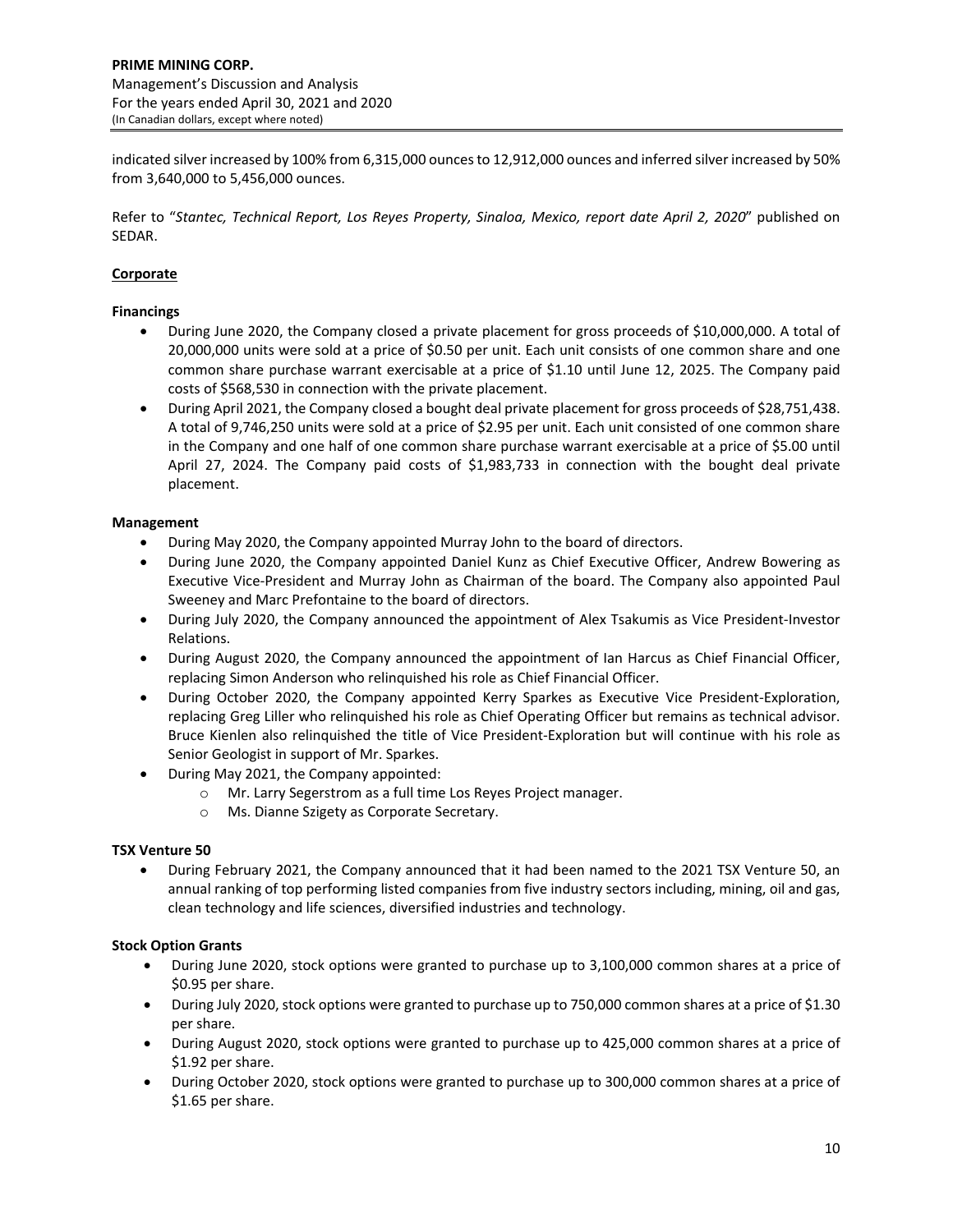- During December 2020, stock options were granted to purchase up to 125,000 common shares at a price of \$1.75 per share.
- $\bullet$  During May 2021, stock options were granted to purchase up to 100,000 common shares at a price of \$3.38 per share.

The above stock options granted have a 5‐year life and vest one‐third at date of grant, one‐third six months from the grant date and one-third twelve months from the grant date.

• During May 2021, stock options were granted to purchase up to 600,000 common shares at a price of \$3.50 per share. The stock options granted have a 5-year life and vest one-third nine months after the date of grant, one‐third eighteen months from the grant date and one‐third twenty‐four months from the grant date.

## **OUTLOOK**

Expanded Phase 1 exploration drilling continues through the current rainy season utilizing two core rigs with one drilling at Noche Buena and the other one at Zapote South. Comprehensive planning is underway for the approximately 30,000 m Phase 2 drill campaign which it is anticipated to commence in November, after the current rainy season. Phase 2 will utilize a combination of 6 to 8 core and reverse circulation drill rigs. Reverse circulation rigs will be used, where infrastructure permits, to accelerate the rate of in‐fill drilling and resource definition. Resource modelling will utilize all drill results through Phase 2 drilling with an updated resource technical report expected to be available in Q4 2022.

## **Los Reyes Project ‐ Exploration program**

Prime completed a 15,000‐metre drilling and 7,000‐metre surface trench sampling exploration program employing a three‐pronged approached:

- 1) Increase current mineral resource confidence: Upgrade 7.1 million tonnes of Inferred mineral resources to the Measured and Indicated category, which currently contains 19.8 million tonnes at 1.0 gpt gold and 26.2 gpt silver:
	- 2,000 metres of surface rock chip sampling in trenches
	- 3,000 metres of drilling in 15 to 20 shallow drill holes
	- Focus areas include Noche Buena, Tahonitas, and Zapote including surface rock chip sampling in trenches at San Miguel East and San Miguel West.
- 2) Expand resource near-term: Add gold and silver ounces by trenching and drilling along strike and down dip in areas adjacent to the existing eight open pit‐constrained mineral resource areas:
	- 1,500 metres of surface rock chip sampling in trenches
	- 5,000 metres of drilling with some holes reaching a depth of 250 metres
	- Focus areas include the mineralized structures at Zapote, San Miguel East, and south‐east extensions to Noche Buena and Tahonitas.
- 3) Add future targets: Define the potential to add new gold and silver ounces at depth and in unexplored areas where existing data and new mapping information confirm mineral potential:
	- 3,500 metres of surface rock chip sampling in trenches
	- 7,000 metres of drilling with some holes reaching a depth of 400 ‐ 500 metres
	- Focus areas include potential mineralized structures extending between San Miguel East, Guadalupe East (deep extensions of the Estaca Vein), and Las Primas, and between Guadalupe West and the Zapote/Mariposa trend. A structural re‐interpretation indicates new northwest trending structures parallel to the Zapote trend may exist.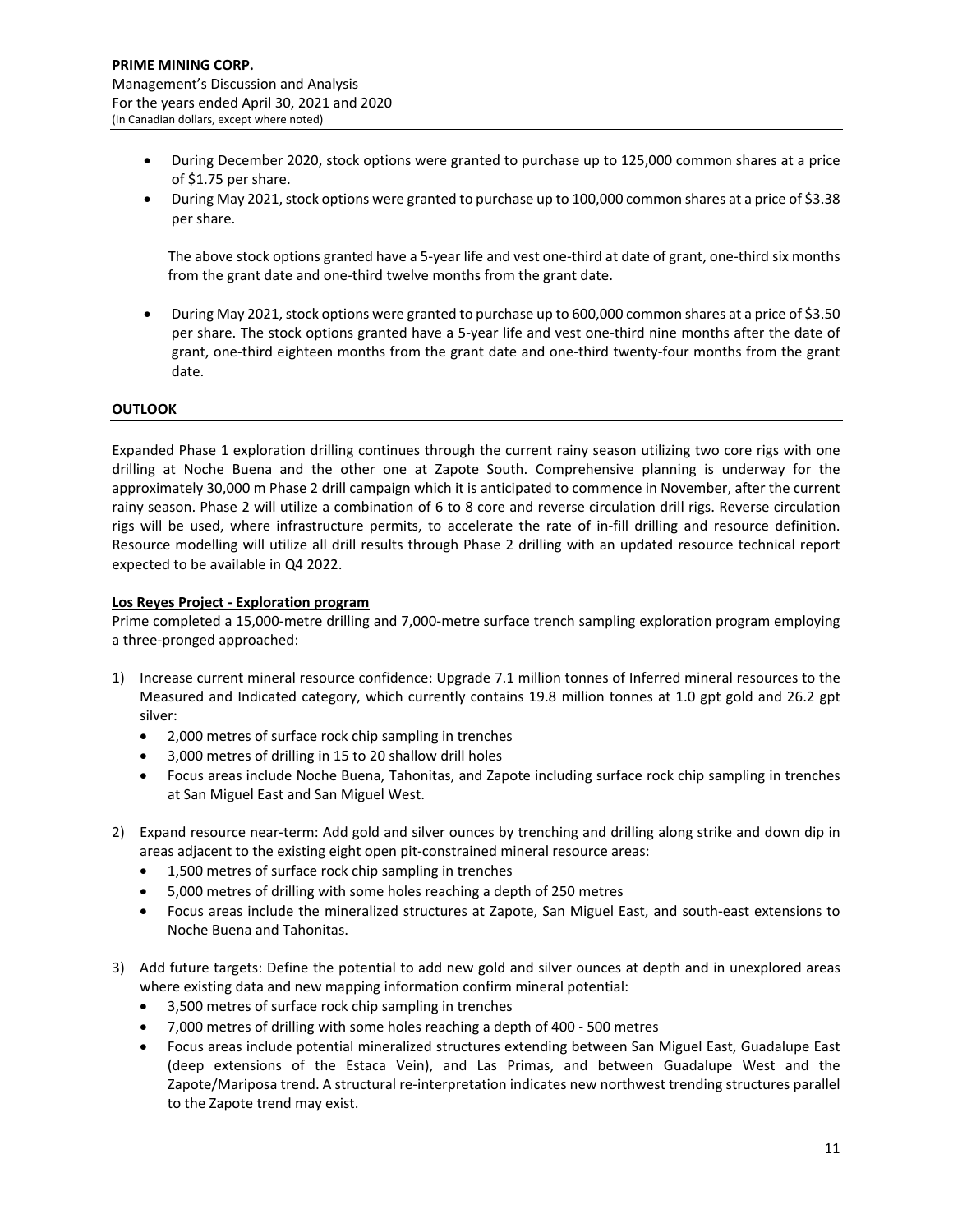#### **MINERAL PROPERTIES – OTHER**

During fiscal 2020, the Magenta Gold and Cobalt Project located in Sinaloa, Mexico and the Panther Creek Cobalt Project located in Idaho, United States were evaluated by the Company for future potential development. The Company concluded that no additional resources would be allocated to these projects and the rights would be forgone. The Company has fully impaired these assets.

#### **ANNUAL AND QUARTERLY RESULTS**

During fiscal 2021, on a retrospective basis, the Company adopted a new accounting policy for exploration and evaluation expenditures. In prior years, the Company capitalized exploration and evaluation expenditures when the Company had the legal right to explore a property. The Company has changed this accounting policy to expense exploration and evaluation expenditure until such time that an appropriate economic assessment has been completed and there is confidence that permits can be obtained to develop the project. The Company will continue to capitalize all acquisition costs and related costs when incurred. Refer to note 3 and 5 of the consolidated financial statements. This MD&A has been restated under this retrospective accounting policy change. Refer to the *Restatement Reconciliations* section below.

#### **Annual results**

|                                    | 2021            | 2020               | 2019        |
|------------------------------------|-----------------|--------------------|-------------|
|                                    |                 | Restated           | Restated    |
| Loss for the year                  | \$ (10,699,998) | \$<br>(11,793,489) | (1,510,139) |
| Loss per share – basic and diluted | (0.13)          | (0.26)             | (0.09)      |
| Total assets                       | 44,791,540      | 9,191,946          | 5,583,594   |
| Total non-current liabilities      | 918.618         | 64.304             | 10,346      |
| Cash balance                       | 32,026,806      | 1,020,820          | 6,244       |
| Working capital                    | 31,369,510      | (426, 873)         | (692, 174)  |

## **Quarterly results**

|                                    | Q4 2021           |    | Q3 2021       | Q2 2021             | Q1 2021           |
|------------------------------------|-------------------|----|---------------|---------------------|-------------------|
|                                    |                   |    | Restated      | Restated            | Restated          |
| Loss for the period                | \$<br>(3,324,739) | Ś  | (2, 157, 865) | \$<br>(2,548,756)   | \$<br>(2,668,638) |
| Loss per share - basic and diluted | (0.04)            |    | (0.03)        | (0.03)              | (0.04)            |
| Total assets                       | 44,791,540        |    | 14,043,787    | 20,367,568          | 20,941,400        |
| Total non-current liabilities      | 918,618           |    | 956,522       | 1,012,702           | 1,049,880         |
| Cash balance                       | 32,026,806        |    | 5,840,853     | 7,678,959           | 8,032,658         |
| Working capital                    | \$<br>31,369,510  | \$ | 5,598,102     | \$<br>7,368,744     | \$<br>7,891,266   |
|                                    |                   |    |               |                     |                   |
|                                    | Q4 2020           |    | Q3 2020       | Q2 2020             | Q1 2020           |
|                                    | Restated          |    | Restated      | Restated            | Restated          |
| Loss for the period                | \$<br>(6,852,493) | \$ | (1, 286, 672) | \$<br>(3, 277, 253) | \$<br>(377, 071)  |
| Loss per share - basic and diluted | (0.12)            |    | (0.02)        | (0.07)              | (0.02)            |
| Total assets                       | 9,191,946         |    | 15,398,141    | 16,649,792          | 5,842,061         |
| Total non-current liabilities      | 64,304            |    | 87,067        | 102,150             | 120,515           |
| Cash balance                       | 1,020,820         |    | 1,518,003     | 2,850,893           | 32,788            |
| Working capital                    | \$<br>(426, 873)  | \$ | 444,950       | \$<br>1,570,032     | \$<br>(1,126,431) |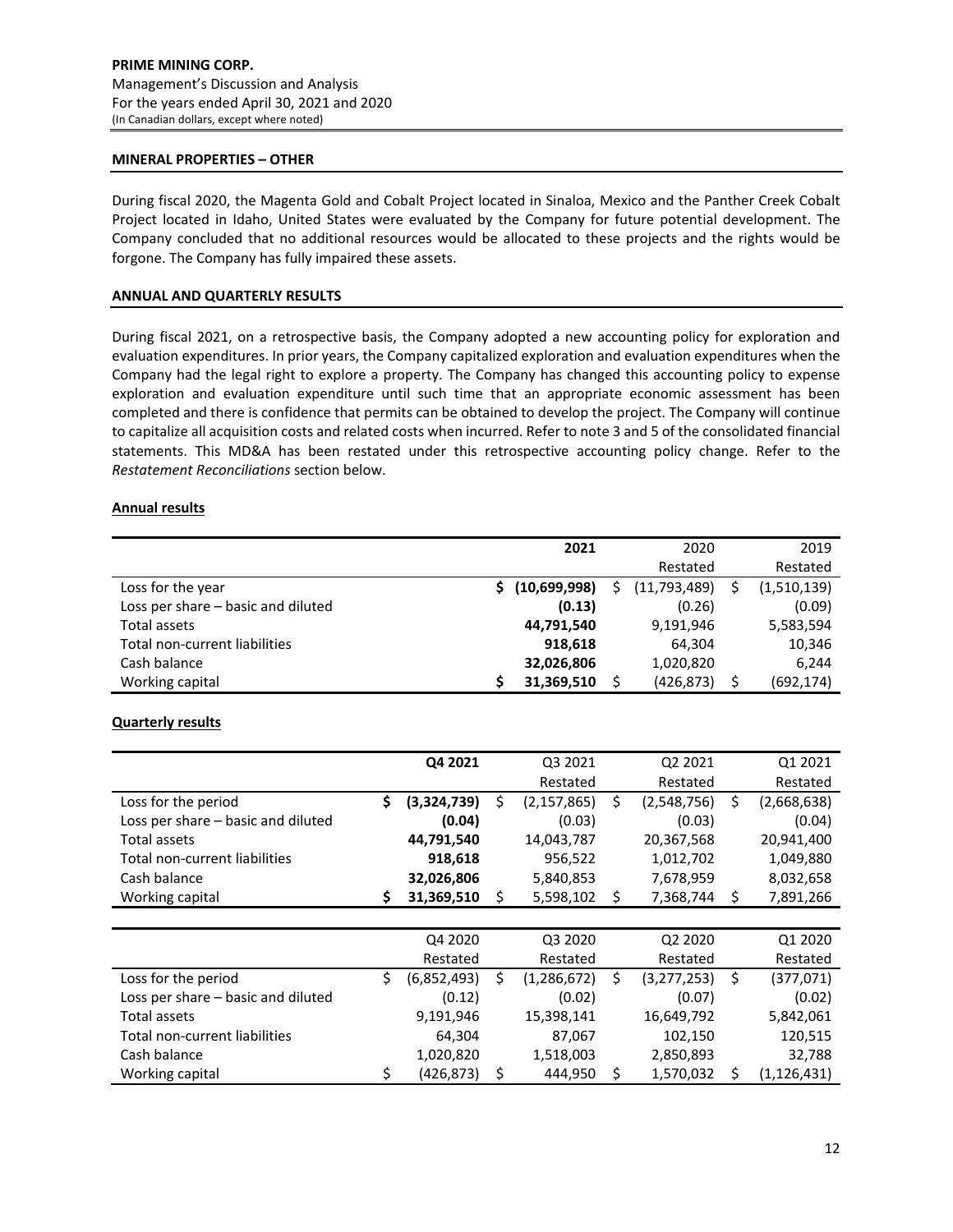## **Review of Consolidated Financial Information for Q4 2021 compared to Q4 2020**

Loss for the Company was \$3,324,739 (\$0.04 per share) compared to \$6,852,493 (\$0.12 per share) during Q4 2020, as a result of the following factors:

## **Corporate and administrative expense**

Corporate and administrative expensesincreased to \$856,750 compared to \$842,606 during Q4 2020. The significant cash components of these expenses include salaries and personnel, consulting and professional fees and investor relations.

Salaries and personnel increased to \$344,299 compared to \$124,739 during Q4 2020. The increase is a result of additional team members, including a new CFO and VP of Investor Relations, being added to the management team. Additionally, director fees were paid during Q4 2021 which were not incurred during Q4 2020.

Consulting and professional fees include legal, accounting, capital and strategic advisors. The Q4 2021 and Q4 2020 expenses are consistent, with a decrease of \$4,818, as there has not been any substantial change in the services provided to the Company.

Investor relations expenses includes news releases, communications programs, and participation at conferences. The expense decreased to \$38,269 compared to \$247,824 during Q4 2020. During Q4 2020, activities increased significantly following the rebranding of the Company and the acquisition of an option to acquire the Los Reyes Project.

The significant non‐cash component of these expenses includes share‐based compensation, which was \$371,278 compared to \$285,000 during Q4 2020. The increase is a result of the granting and vesting of options and share price movement. During fiscal 2021, 4,700,000 options were granted which vest over 12 months. The increased share price in the interim increased the value of each option granted.

# **Exploration and evaluation**

Exploration and evaluation expense was \$2,646,500 compared to \$598,416 during Q4 2020. The increase is a result of the drilling program being fully underway. During Q4 2020, drilling had not commenced and only surface work was being completed.

## **Depreciation**

Depreciation expense represents depreciation of equipment and the right-of-use asset associated with the Company's office lease. The Q4 2021 and Q4 2020 expenses are consistent, with an increase of \$1,524, as there has not been any substantial change in the equipment owned by the Company.

## **Financing**

Financing expense was \$1,377 compared to \$35,762 during Q4 2020. During Q4 2020, the Company incurred expenses related to interest on a bridge loan that formed part of the Los Reyes transaction. The loan was fully paid in June 2020 reducing the financing expense.

## **Foreign exchange**

Foreign exchange represents changes in the value of monetary assets and liabilities denominated in foreign currencies. Most of this expense relates to VAT receivable in the Company's Mexican subsidiaries that is denominated in Mexican pesos and the US dollar long‐term payable.

## **Gain on sale of Auramex**

Gain on sale of Auramex was \$239,379 compared to \$nil during fiscal 2020. During fiscal 2021, the Company sold Exploracion Auramex SA de CV eliminating accrued liabilities related to mining concessions.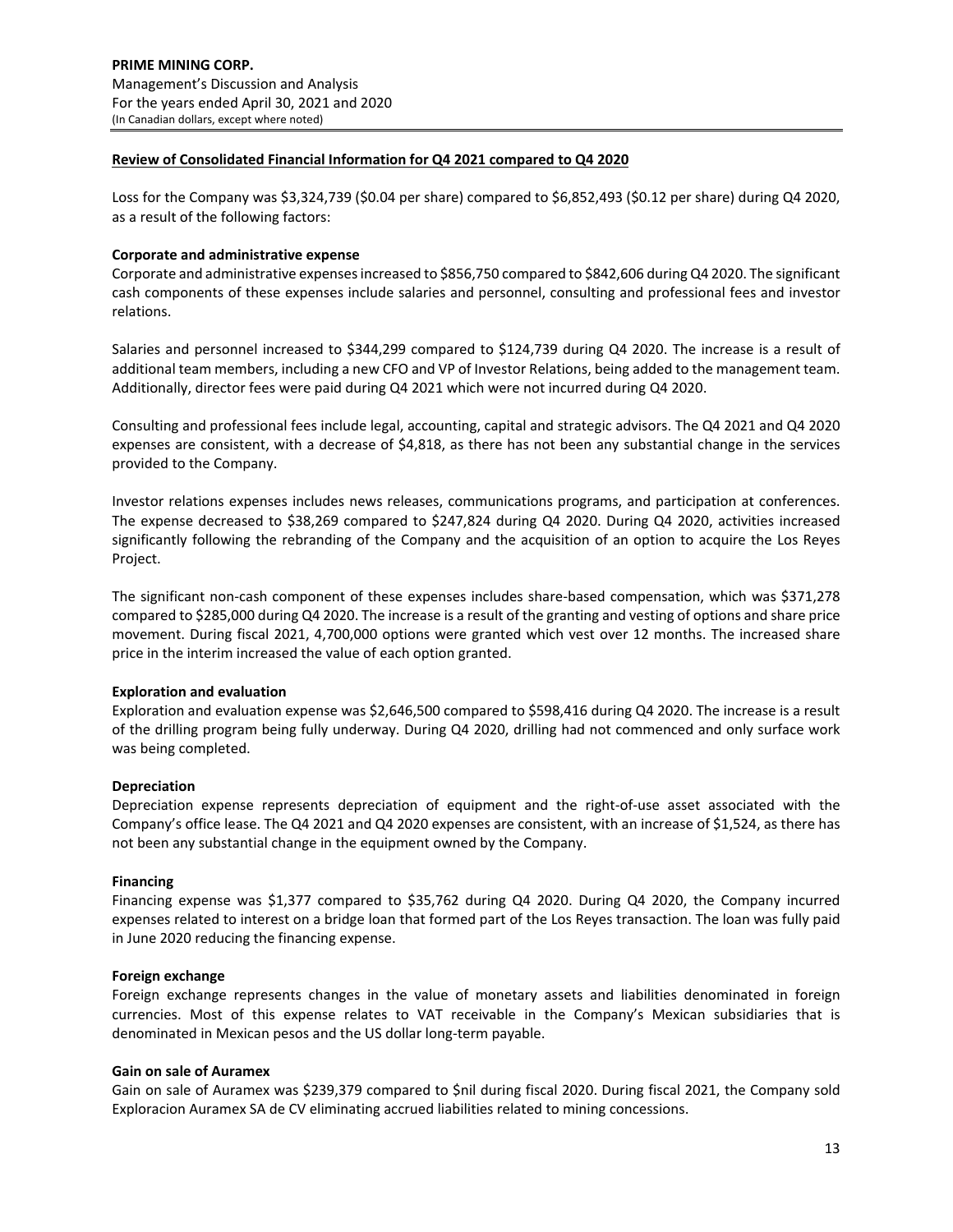## **Impairment of exploration and evaluation assets**

Impairment of exploration and evaluation assets was \$nil compared to \$5,441,325 during fiscal 2020. During fiscal 2020, the Company fully impaired the Magenta Gold and Cobalt Project located in Sinaloa, Mexico and the Panther Creek Cobalt Project located in Idaho, United States.

## **Review of Consolidated Financial Information for fiscal 2021 compared to fiscal 2020**

Loss for the Company was \$10,699,998 (\$0.13 per share) compared to \$11,793,489 (\$0.26 per share) during fiscal 2020 as a result of the following factors:

## **Corporate and administrative expense**

Corporate and administrative expenses increased to \$5,959,628 compared to \$4,404,151 during fiscal 2020. The significant cash components of these expenses include salaries and personnel, consulting and professional fees and investor relations.

Salaries and personnel increased to \$1,431,087 compared to \$802,391 during fiscal 2020 due to increased senior management team members. As the Company has sought to develop the Los Reyes Project additional team members, including a new CFO and VP of Investor Relations, have been added to the management team. Additionally, director fees were paid during fiscal 2021 which were not incurred during fiscal 2020.

Consulting and professional fees decreased to \$341,201 compared to \$468,140 during fiscal 2020 due to reduced capital advisor and strategic advisor fees. During fiscal 2020, the Company was under development and thus additional expenditures were incurred.

Investor relations decreased to \$321,304 compared to \$986,083 during fiscal 2020 due to reduced activities. The Company focused on rebranding and communications regarding the acquisition of Los Reyes during fiscal 2020 resulting in increased expenditures.

Office and other expenses decreased to \$312,358 compared to \$368,937 during fiscal 2020. During fiscal 2021, Auramex expenses decreased as the entity was sold.

The significant non‐cash component of these expenses includes share‐based compensation, which was \$3,553,678 compared to \$1,778,600 during fiscal 2020. The increase is a result of additional options being granted to directors and management during fiscal 2021. The increased share price in the interim increased the value of each option granted.

# **Exploration and evaluation**

Exploration and evaluation expense increased to \$4,973,290 compared to \$1,318,271 during fiscal 2020. The Company increased exploration activities at the Los Reyes Project during fiscal 2021. Refer to the *Highlights and Key Developments* section above.

# **Financing**

Financing expense decreased to \$23,286 compared to \$629,042 during fiscal 2020. During fiscal 2020, the Company incurred expenses related to interest, commitment fees and a share bonus on a bridge loan that formed part of the Los Reyes transaction. The loan was fully paid in June 2020 reducing the financing expense.

## **Gain on sale of Auramex**

Gain on sale of Auramex was \$239,379 compared to \$nil during fiscal 2020. During fiscal 2021, the Company sold Exploracion Auramex SA de CV eliminating accrued liabilities related to mining concessions.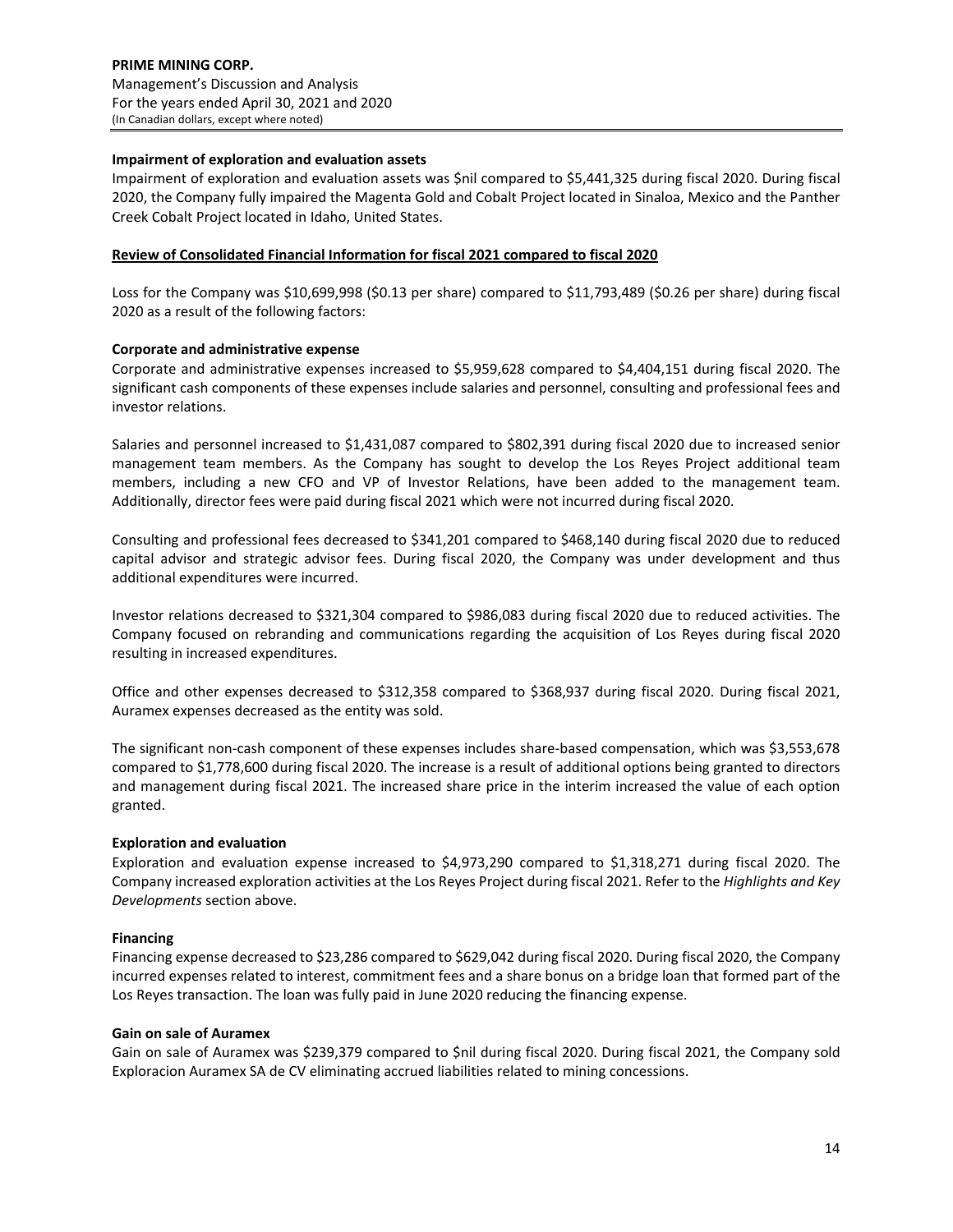## **Rent recovery**

Rent recovery increased to \$125,706 compared to \$90,098 during fiscal 2020 due to additional offices being sublet.

## **Impairment of exploration and evaluation assets**

Impairment of exploration and evaluation assets was \$nil compared to \$5,441,325 during fiscal 2020. During fiscal 2020, the Company fully impaired the Magenta Gold and Cobalt Project located in Sinaloa, Mexico and the Panther Creek Cobalt Project located in Idaho, United States.

# **Significant Quarterly Variations**

- Q1 2020 ‐ The Company increased spending on management and communications in advance of closing the Los Reyes transaction.
- Q2 2020 The Company incurred several significant expenditures associated with the transformation of its business when it acquired an interest in the Los Reyes Project that was reflected in increased investor relations, financing, personnel and share‐based compensation expenses.
- Q3 2020 The Company undertook an additional investor communication program that resulted in a more significant loss.
- Q4 2020 The Company recognized an impairment provision of \$5,441,325 and share-based compensation of \$285,000. Additionally, exploration and evaluation expenses of \$542,981 were incurred at the Los Reyes Project.
- Q1 2021 ‐ The Company awarded stock options and recognized share‐based compensation of \$1,358,961.
- Q2 2021 The Company increased the senior management team and awarded stock options recognizing sharebased compensation of \$1,085,539. Additionally, exploration and evaluation expenses of \$892,290 were incurred at the Los Reyes Project.
- Q3 2021 The Company incurred additional share-based compensation expense of \$737,900 related to the vesting of options. Additionally, exploration and evaluation expenses of \$1,104,323 were incurred at the Los Reyes Project
- Q4 2021 The Company incurred additional share-based compensation expense of \$371,278 related to the vesting of options. Additionally, exploration and evaluation expenses of \$2,646,500 were incurred at the Los Reyes Project

## **Cash flows**

|                                       |   | For the year ended April 30, |  |             |  |  |  |
|---------------------------------------|---|------------------------------|--|-------------|--|--|--|
|                                       |   | 2021                         |  | 2020        |  |  |  |
|                                       |   |                              |  | Restated    |  |  |  |
| Cash used in operating activities     | S | (6,531,950)                  |  | (4,096,546) |  |  |  |
| Cash provided by financing activities |   | 40,988,610                   |  | 9,167,521   |  |  |  |
| Cash used in investing activities     |   | (3,450,674)                  |  | (4,056,399) |  |  |  |
| Increase in cash                      |   | 31,005,986                   |  | 1,014,576   |  |  |  |
| Cash, beginning of year               |   | 1,020,820                    |  | 6,244       |  |  |  |
| Cash, end of year                     |   | 32,026,806                   |  | 1,020,820   |  |  |  |

# **Operating activities**

During fiscal 2021, salaries and personnel expenditures of \$1,431,087 were incurred by the Company which is a significant portion of the operating expenditures. There were office rent and administrative expenditures of \$312,358. Legal and accounting expenditures of \$341,201 were also incurred. Additional expenditures of \$4,973,290 were incurred relating to Los Reyes Project. Expenditures were not incurred on other properties.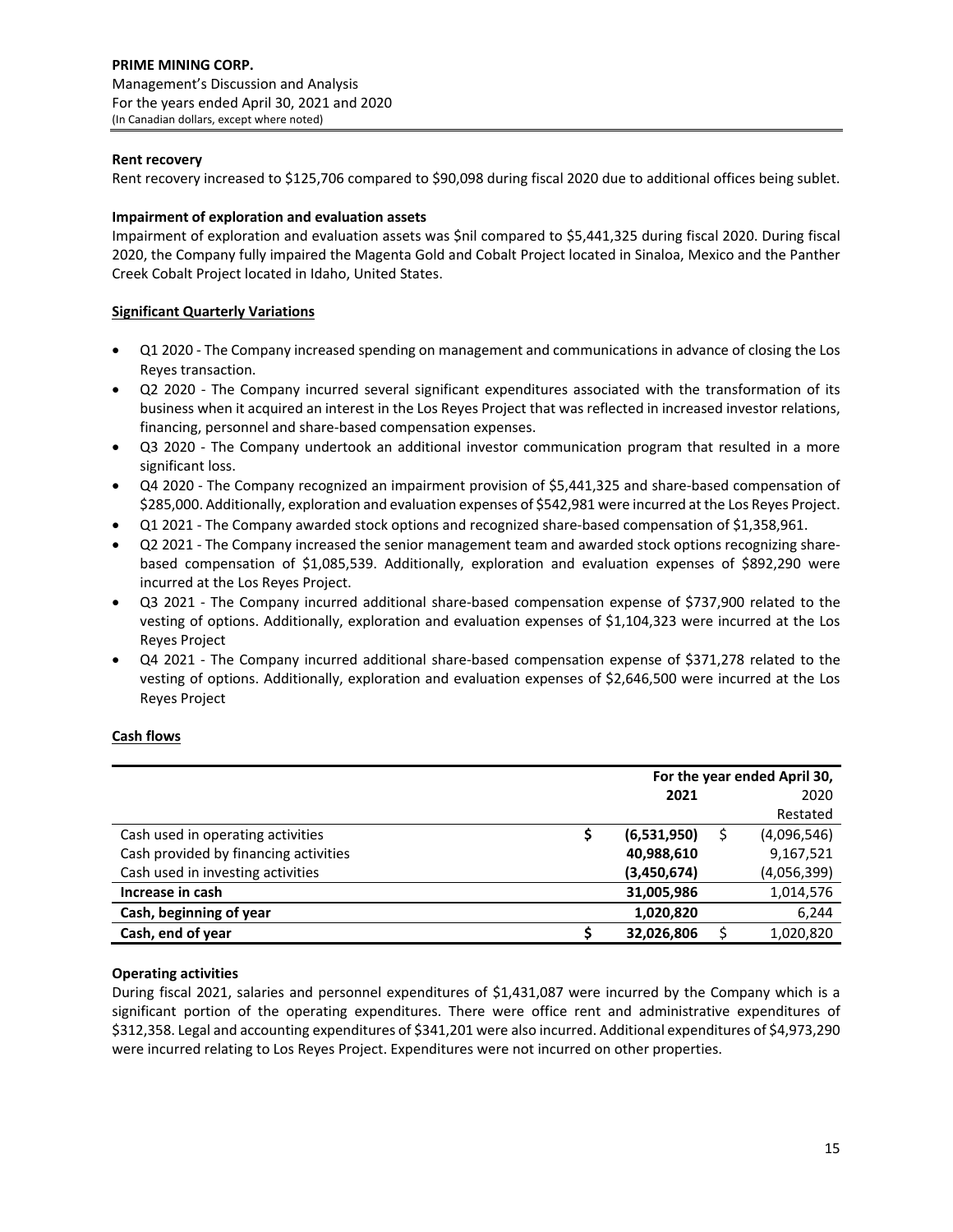## **Financing activities**

During fiscal 2021, the Company had the following significant financing activities:

- Completed a private placement resulting in net proceeds of \$9,431,470.
- Completed a bought deal private placement resulting in net proceeds of \$26,767,705.
- Issued 8,665,951 common shares for gross proceeds of \$4,662,975 upon exercise of warrants.
- Issued 2,500,000 common shares for gross proceeds of \$1,010,000 upon exercise of options.
- Repaid the long‐term loan of \$1,000,000 and interest and fees of \$164,678.

During fiscal 2020, the Company completed a private placement resulting in net proceeds of \$8,298,315. Additionally, the Company received cash of \$2,040,000 from a loan payable. Loan repayments were \$1,263,848 during fiscal 2020.

## **Investing activities**

During fiscal 2021, the Company completed the acquisition of the Los Reyes Project. As part of this transaction, the Company set up a long‐term receivable for value added sales taxes that are recoverable from the Mexican government and a corresponding liability to refund part of those taxes to the vendor of the Los Reyes property. Additionally, as part of the Los Reyes Project transaction, the Company issued 330,000 common shares valued at \$465,000 which is recorded as a component of shareholders' equity. The first payment to Vista of US\$1,100,000 was completed during January 2021.

During fiscal 2020, primarily acquisition expenditures were incurred for the Los Reyes Project.

## **LIQUIDITY AND CAPITAL RESOURCES**

Liquidity risk is the risk that the Company will encounter difficulties in meeting obligations associated with its financial liabilities and other contractual obligations.

The Company is a mineral exploration company and currently has no operating income or positive operating cash flows. The Company depends upon share issuances and property option agreementsto fund its exploration activities and administrative expenses.

Factors that may affect the Company's liquidity are continuously monitored. These factors include the market price of gold, operating costs, exploration expenditures, the timing of VAT recoveries, foreign currency fluctuations, health and safety risks related to the covid‐19, and risks and uncertainties (refer to *Risks and Uncertainties* section).

The Company will need to raise additional funds to fully develop its mineral properties. There can be no assurance that the Company will succeed in obtaining additional financing, now or in the future. Consequently, the Company is subject to liquidity risk.

At April 30, 2021, the Company had working capital of \$31,369,510 including cash of \$32,026,806, compared to a working capital deficiency of \$426,873 at April 30, 2020. Accounts payable and accruals increased to \$833,744 compared to \$576,046 due to increased activities at the Los Reyes Project. The loan payable of \$1,149,416, at April 30, 2020, was fully repaid during fiscal 2021. The long-term payable of \$915,021 requires payment when the value added tax receivable of \$1,016,690 is refunded.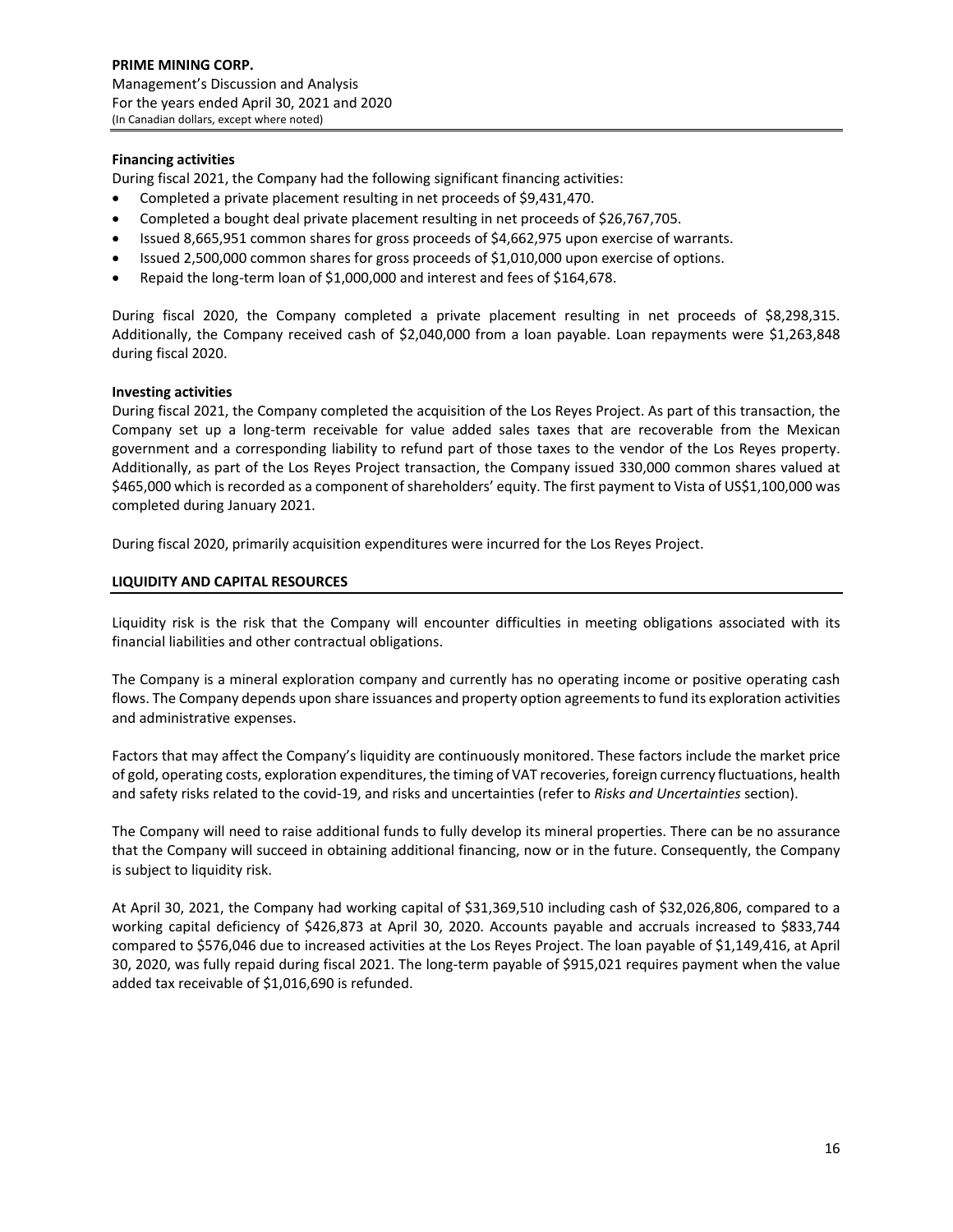At April 30, 2021, the Company has the following capital resource commitments:

- The Company must undertake exploration and make cash progress payments to maintain its exploration property rights.
- To prevent net smelter royalties and back-in rights from being reinstated on the Los Reyes Project, the Company was required to pay US\$1,000,000, no later than July 2021. During June 2021, the Company made the payment of US\$1,000,000.
- The Company is committed to make payments under property and equipment leases totalling \$66,735 through 2023.
- The Company signed a drilling contract with a remaining commitment of US\$155,085 to the contractor and drill program.

Subsequent to April 30, 2021, the Company signed a new premises lease which will commence during November 2021. The premises lease commits the Company to make payments of \$292,175 over a five‐year term.

# **RELATED PARTY TRANSACTIONS**

Key management personnel are the persons responsible for the planning, directing and controlling the activities of the Company and includes both executive and non‐executive directors, and entities controlled by such persons. The Company considers all directors and officers of the Company to be key management personnel.

Key management compensation includes:

|                                  | Years ended April 30, |  |           |  |
|----------------------------------|-----------------------|--|-----------|--|
|                                  | 2021                  |  | 2020      |  |
| Salaries, personnel and benefits | 1,353,177             |  | 1,056,238 |  |
| Directors fees                   | 175,401               |  |           |  |
| Share-based compensation         | 3,268,843             |  | 1,008,727 |  |
|                                  | 4,797,421             |  | 2,064,965 |  |

Payables and accruals include \$16,250 (April 30, 2020 ‐ \$30,000) owed to directors and officers of the Company in connection to accrued salaries and benefits.

During the year ended April 30, 2021, the Company repaid the loan balance, interest and commitment fee owed to Andrew Bowering, a director and officer of the Company.

## **OUTSTANDING SHARE DATA**

At August 13, 2021, the Company had the following equity securities outstanding:

|                                  | <b>Authorized</b>                     | Outstanding                        |
|----------------------------------|---------------------------------------|------------------------------------|
| Equity securities – voting $(1)$ | Unlimited common shares               | 106,568,845 common shares          |
| Stock options - convertible to   | Stock options to acquire up to 10% of | Stock options to acquire 8,000,000 |
| voting common shares             | the outstanding common shares         | common shares                      |
| Warrants convertible to voting   |                                       | Warrants to acquire 30,533,437     |
| common shares                    |                                       | common shares                      |

<sup>(1)</sup> At August 13, 2021, the Company received cash of \$1,504,180 and has the obligation to issue 3,008,360 common shares related to warrant exercises.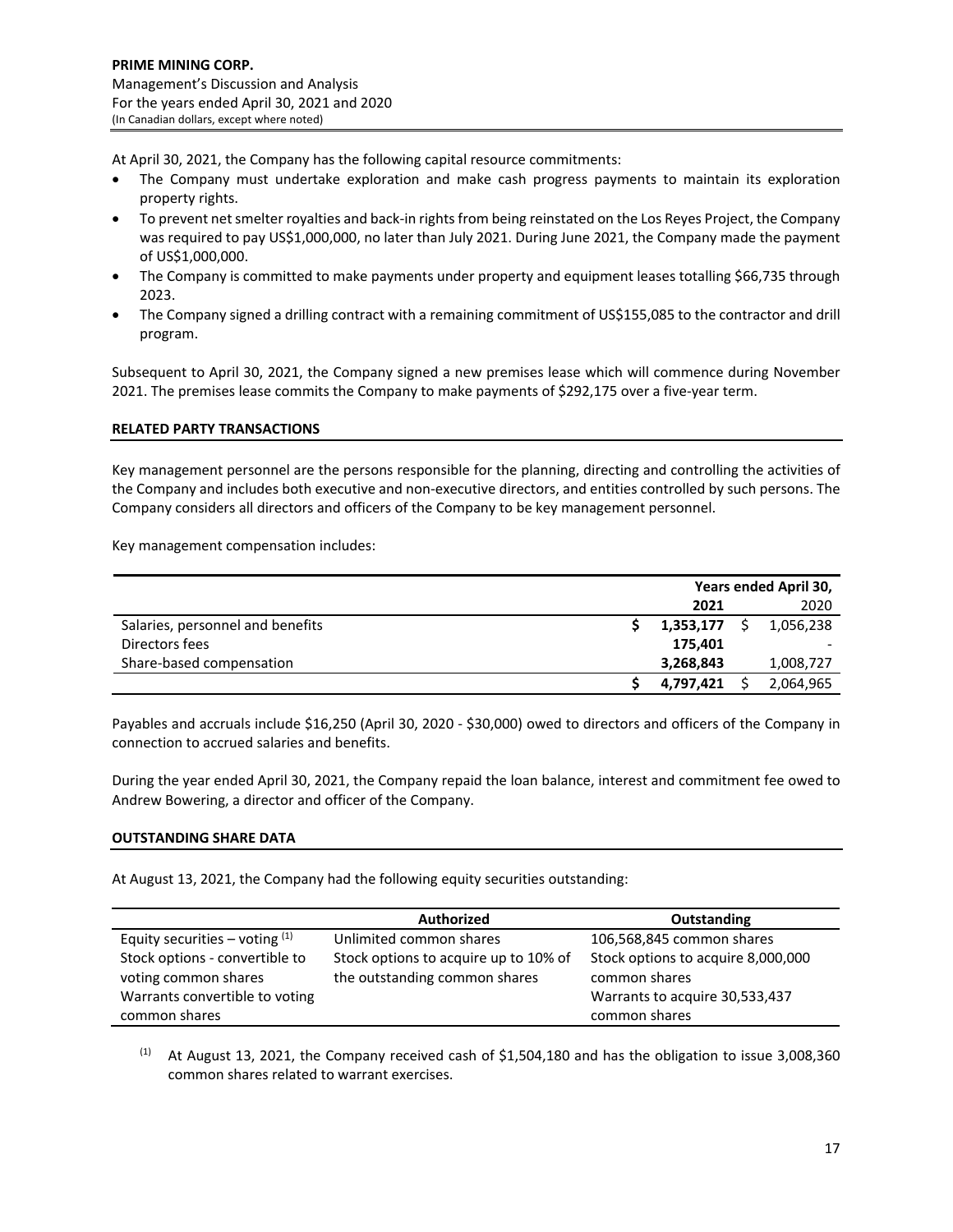## **SIGNIFICANT ACCOUNTING POLICIES**

The consolidated financial statements have been prepared in accordance with IFRS as issued by the International Accounting Standards Board ("IASB"), effective as of April 31, 2021. The Company's significant accounting policies are described in note 3 of the Company's consolidated financial statements for the years ended April 30, 2021 and 2020.

#### **CRITICAL ACCOUNTING ESTIMATES**

The Company makes estimates and assumptions about the future that affect the reported amounts of assets and liabilities. Estimates and judgments are continually evaluated based on historical experience and other factors, including expectations of future events that are believed to be reasonable under the circumstances. In the future, actual experience may differ from these estimates and assumptions.

The effect of a change in an accounting estimate is recognized prospectively by including it in total comprehensive loss in the period of the change, if the change affects that period only, or in the period of the change and future periods, if the change affects both.

Information about such judgements and estimatesis contained in the description of accounting policies(note 3) and other notes to the Company's consolidated financial statements. Management has made the following critical accounting judgements and estimates:

#### **Critical judgments in applying accounting policies**

#### **Exploration and evaluation assets**

The application of the Company's accounting policy for exploration and evaluation expenditure requires judgment in determining whether it is likely that future economic benefits will flow to the Company, which may be based on assumptions about future events or circumstances. Estimates and assumptions made may change if new information becomes available. If, after the expenditure is capitalized, information becomes available suggesting that the recovery of the expenditure is unlikely, the amount capitalized is written off to profit or loss in the period the new information becomes available.

#### **Key sources of estimation uncertainty**

#### **Rehabilitation provisions**

Rehabilitation provisions have been created based on the Company's internal estimates with future period amounts discounted to reflect the time value of money. Assumptions, based on the current economic environment, have been made which management believes are a reasonable basis upon which to estimate the future liability. These estimates take into account any material changes to the assumptions that occur when reviewed regularly by management. Estimates are reviewed annually and are based on current regulatory requirements. Significant changes in estimates of contamination, restoration standards and techniques will result in changes to provisions from period to period. Actual rehabilitation costs will ultimately depend on future market prices for the rehabilitation costs which will reflect the market condition at the time the rehabilitation costs are actually incurred.

#### **Income tax**

Significant judgment is required in determining the provision for income taxes. There are many transactions and calculations undertaken during the ordinary course of businessfor which the ultimate tax determination is uncertain. The Company recognizesliabilities and contingenciesfor anticipated tax audit issues based on the Company's current understanding of the tax law. For matters where it is probable that an adjustment will be made, the Company records its best estimate of the tax liability including the related interest and penalties in the current tax provision.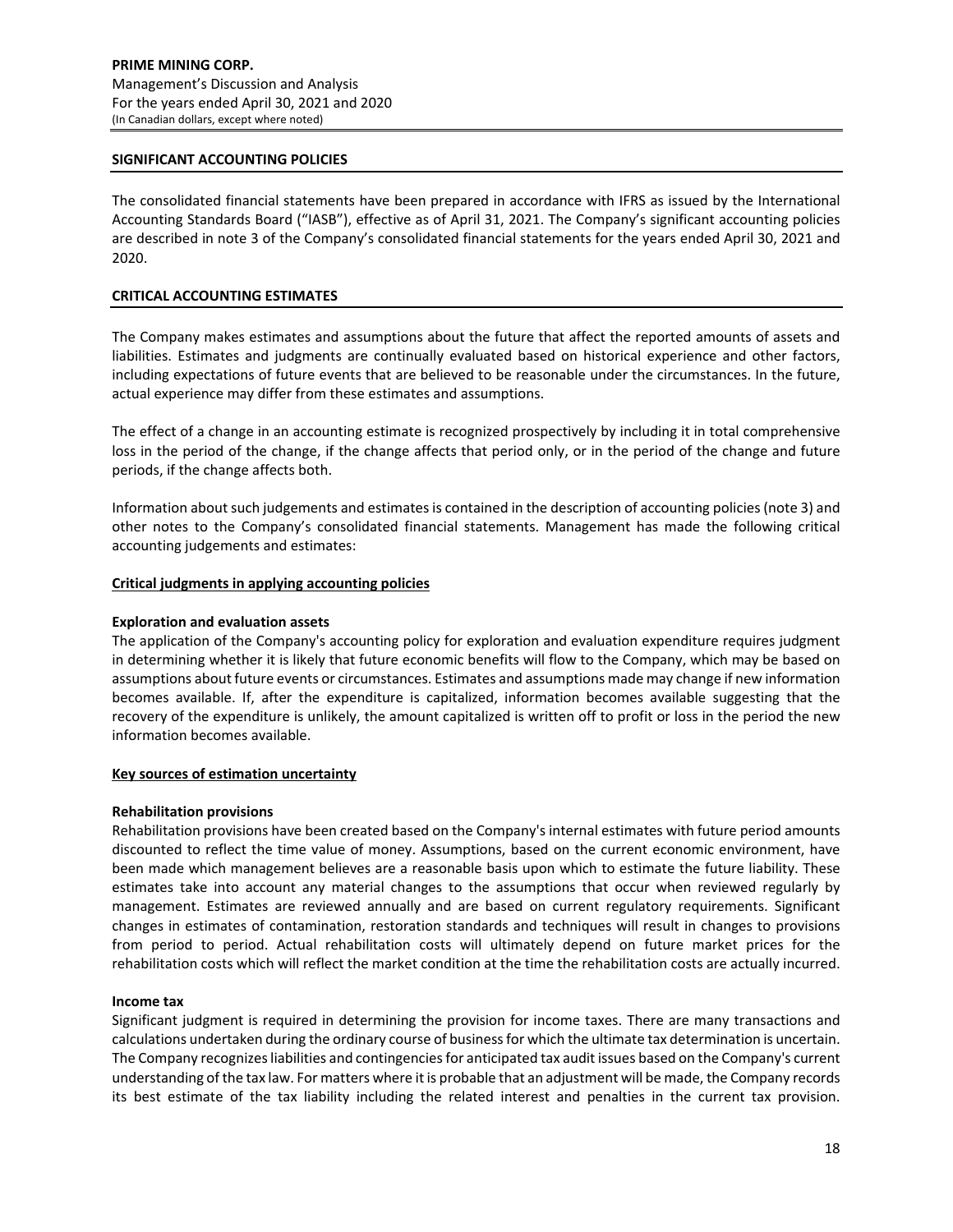Management believes it has adequately provided for the probable outcome of these matters; however, the final outcome may result in a materially different outcome than the amount included in the tax liabilities.

In addition, the Company may recognize deferred tax assets relating to tax losses carried forward to the extent there are sufficient taxable temporary differences (deferred tax liabilities) relating to the same taxation authority and the same taxable entity against which the unused tax losses can be utilized. However, utilization of the tax losses also depends on the ability of the taxable entity to satisfy certain tests at the time the losses are recouped.

## **Share‐based payment transactions**

The Company measures the cost of equity‐settled transactions with employees by reference to the fair value of the equity instruments at the date at which they are granted. Estimating fair value forshare‐based payment transactions requires determining the most appropriate valuation model, which is dependent on the terms and conditions of the grant. This estimate also requires determining the most appropriate inputs to the valuation model including the expected life of the share option, volatility and dividend yield and making assumptions about them. The assumptions and models used for estimating fair value for share‐based payment transactions are disclosed in note 13 of the Company's consolidated financial statements.

## **VAT receivable**

The recovery of VAT receivable involves a complex application process, and the timing of collection is uncertain. The Company has not recognized a loss allowance for expected credit losses as the VAT receivable is not a contract asset and therefore outside the scope of IFRS 9.

## **CHANGES IN ACCOUNTING POLICIES**

During fiscal 2021, the Company voluntarily change is accounting policy regarding exploration and evaluation expenditures. Refer to note 3 and 5 of the consolidated financial statements.

The accounting policies applied in the preparation of the Company's consolidated financial statements for the years ended April 30, 2021 and 2020, are consistent with those applied and disclosed in the Company's consolidated financial statements.

## **RESTATEMENT RECONCILIATIONS**

## **Loss for the period**

|                                 |                        |   | <b>Effect of change in</b> |     | As restated under new |
|---------------------------------|------------------------|---|----------------------------|-----|-----------------------|
| Period                          | As previously reported |   | accounting policy          |     | accounting policy     |
| Fiscal 2019                     | (1,340,946)            | S | (169,193)                  | -\$ | (1,510,139)           |
| Fiscal 2020                     | (10,877,806)           |   | (915, 683)                 |     | (11,793,489)          |
| Q1 2020                         | (362,424)              |   | (14, 647)                  |     | (377, 071)            |
| Q <sub>2</sub> 20 <sub>20</sub> | (3,007,064)            |   | (270, 189)                 |     | (3,277,253)           |
| Q3 2020                         | (851, 653)             |   | (435,019)                  |     | (1, 286, 672)         |
| Q4 2020                         | (6,656,665)            |   | (195, 828)                 |     | (6,852,493)           |
| Q1 2021                         | (2,338,461)            |   | (330, 177)                 |     | (2,668,638)           |
| Q <sub>2</sub> 2021             | (1,656,466)            |   | (892, 290)                 |     | (2,548,756)           |
| Q3 2021                         | (1,053,542)            |   | (1, 104, 323)              | \$  | (2, 157, 865)         |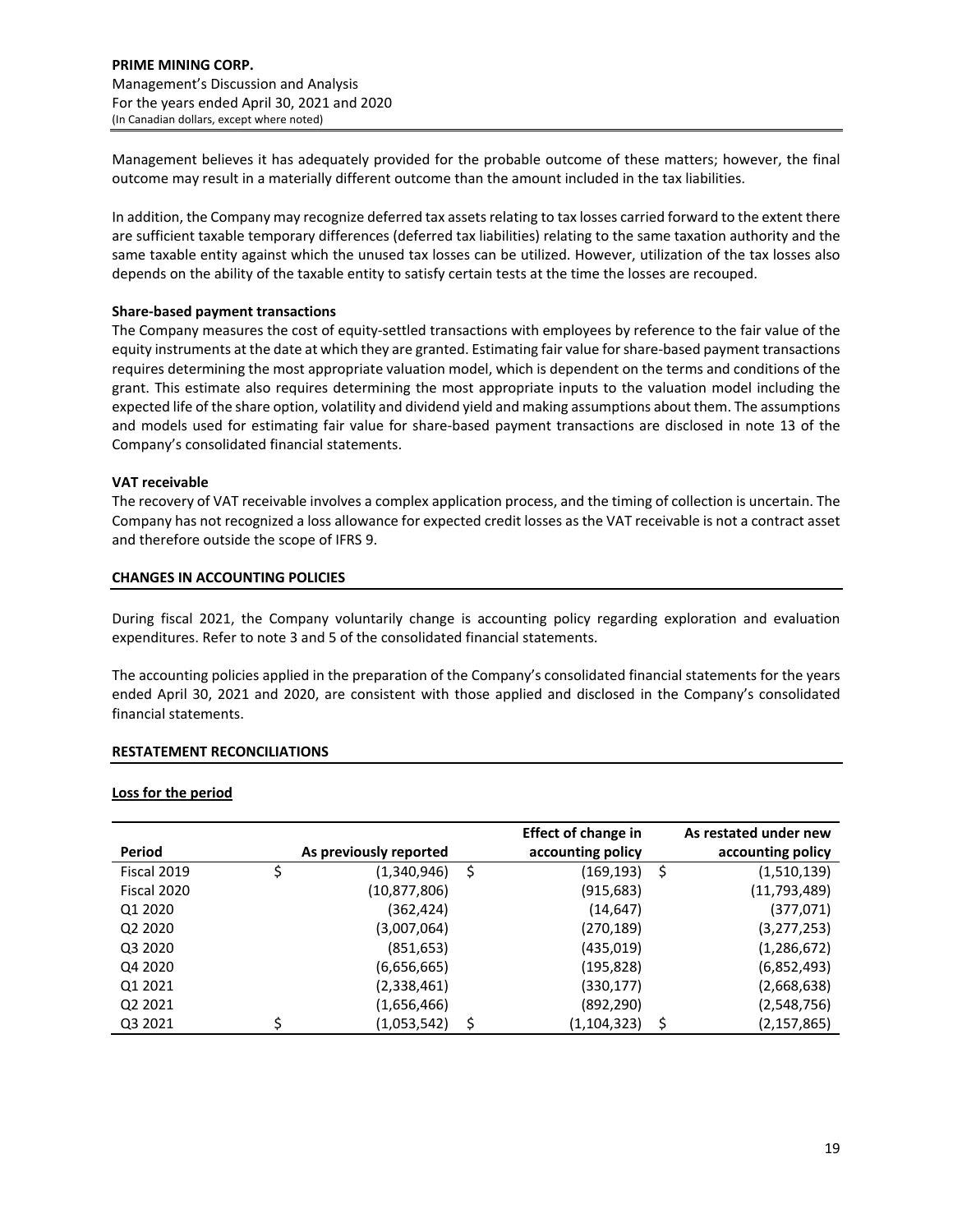## **PRIME MINING CORP.**

Management's Discussion and Analysis For the years ended April 30, 2021 and 2020 (In Canadian dollars, except where noted)

## **Loss per share**

| Period      | As previously reported |    | <b>Effect of change in</b><br>accounting policy |     | As restated under new<br>accounting policy |
|-------------|------------------------|----|-------------------------------------------------|-----|--------------------------------------------|
| Fiscal 2019 | (0.08)                 | \$ | (0.01)                                          | -\$ | (0.09)                                     |
| Fiscal 2020 | (0.24)                 |    | (0.02)                                          |     | (0.26)                                     |
| Q1 2020     | (0.02)                 |    |                                                 |     | (0.02)                                     |
| Q2 2020     | (0.06)                 |    | (0.01)                                          |     | (0.07)                                     |
| Q3 2020     | (0.01)                 |    | (0.01)                                          |     | (0.02)                                     |
| Q4 2020     | (0.11)                 |    | (0.01)                                          |     | (0.12)                                     |
| Q1 2021     | (0.03)                 |    | (0.01)                                          |     | (0.04)                                     |
| Q2 2021     | (0.02)                 |    | (0.01)                                          |     | (0.03)                                     |
| Q3 2021     | (0.01)                 | Ś  | (0.02)                                          |     | (0.03)                                     |

## **Total Assets**

|                                 |   |                        |   | <b>Effect of change in</b> |     | As restated under new |
|---------------------------------|---|------------------------|---|----------------------------|-----|-----------------------|
| Period                          |   | As previously reported |   | accounting policy          |     | accounting policy     |
| Fiscal 2019                     | Ş | 5,836,175              | S | (252, 581)                 | \$. | 5,583,594             |
| Fiscal 2020                     |   | 10,360,210             |   | (1,168,264)                |     | 9,191,946             |
| Q1 2020                         |   | 6,109,289              |   | (267,228)                  |     | 5,842,061             |
| Q <sub>2</sub> 20 <sub>20</sub> |   | 17,187,209             |   | (537,417)                  |     | 16,649,792            |
| Q3 2020                         |   | 16,370,577             |   | (972,436)                  |     | 15,398,141            |
| Q4 2020                         |   | 10,360,210             |   | (1, 168, 264)              |     | 9,191,946             |
| Q1 2021                         |   | 21,271,577             |   | (330,177)                  |     | 20,941,400            |
| Q <sub>2</sub> 2021             |   | 21,590,035             |   | (1,222,467)                |     | 20,367,568            |
| Q3 2021                         |   | 16,370,577             |   | (2,326,790)                |     | 14,043,787            |

# **Fiscal 2020 Cash flows**

|                                                      | As previously reported | <b>Effect of change in</b><br>accounting policy | As restated under new<br>accounting policy |
|------------------------------------------------------|------------------------|-------------------------------------------------|--------------------------------------------|
| Cash used in<br>operating activities<br>Cash used in | $(2,878,275)$ \$       | $(1,218,271)$ \$                                | (4,096,546)                                |
| investing activities                                 | (5,274,670)            | 1,218,271                                       | (4,056,399)                                |

## **FINANCIAL INSTRUMENTS AND FINANCIAL RISK MANAGEMENT**

The Company's financial instruments consist of cash, receivables, deposits, VAT receivables, trade payables and accruals, advances from related party, loan payable and lease liability. The carrying value of all the Company's financial instruments approximates their fair value except for cash. The fair value of cash is measured using level 1 inputs. It is management's opinion that the Company is not exposed to significant interest or credit risks arising from these financial instruments.

The Company's activities expose it to a variety of financial risks, of which the primary ones are liquidity risk and foreign exchange risk. The Company does not have a practice of trading derivatives.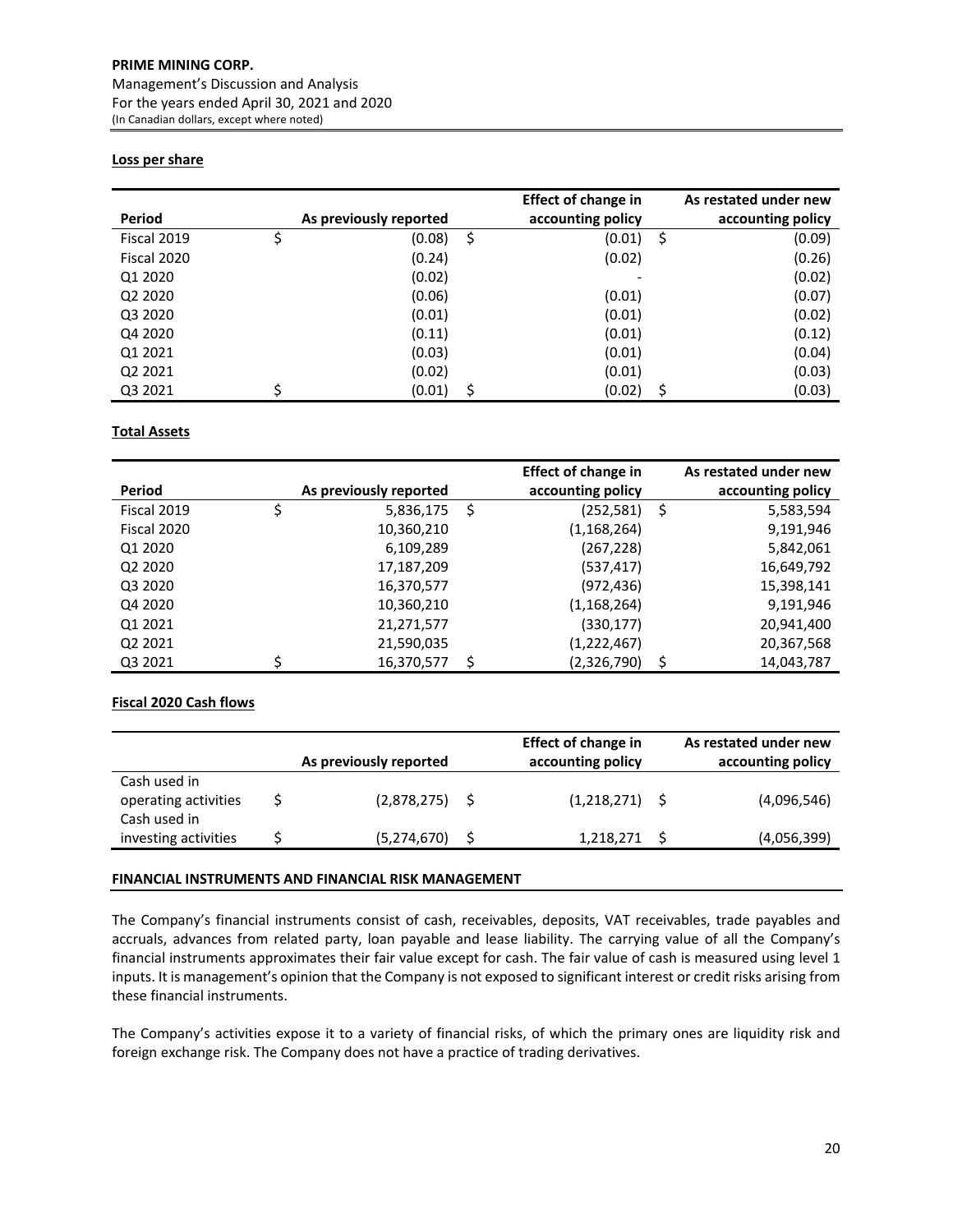The Company manages liquidity risk by attempting to maintain adequate cash balances. If necessary, the Company may raise funds through the issuance of debt, equity or sale of non-core assets. The Company ensures that there is sufficient capital to meet its obligations by continuously monitoring and reviewing actual and forecasted cash flows and matching the maturity profile of financial assets to development, capital and operating needs.

The Company is exposed to foreign exchange fluctuations, primarily on value added tax receivable balances denominated in Mexican pesos and the long‐term payable balance denominated in US dollars.

The Company's financial risks are described in note 20 of the consolidated financial statements.

## **OFF‐BALANCE SHEET ARRANGEMENTS**

The Company has does not have any off-balance sheet arrangements.

## **PROPOSED TRANSACTIONS**

As at April 30, 2021, and the date hereof, the Company had no proposed transaction.

## **RISKS AND UNCERTAINTIES**

The Company's business is the acquisition, exploration and development of mining properties. As a result, the operations of the Company are speculative due to the high‐risk nature of its business. The risk factors described below are not the only risks and uncertainties that the Company faces. Additional risks and uncertainties not presently known to the Company or that the Company currently considers immaterial may also impair its business. These risk factors could materially affect the Company's future operating results and could cause actual events to differ materially from those described in forward‐looking statements relating to the Company.

## **Mineral Exploration**

The Company is engaged in mineral exploration and development activities which, by their nature, are speculative due to the high-risk nature of the Company's business and the present stage of its development. An investment in the Common Shares involves significant risks. In addition to information set out elsewhere, or incorporated by reference, in this MD&A, investors should carefully consider the risk factors set out below. Such risk factors could materially affect the Company's future financial results and could cause actual events to differ materially from those described in forward‐looking statements relating to the Company, each of which could cause investors to lose part or all of their investment in the Common Shares.

## **Liquidity Risk**

The Company has in the past and may in the future seek to acquire additional funding by the sale of common shares, the sale of assets or through the assumption of additional debt. Movements in the price of the common shares have been volatile in the past and may be volatile in the future. Approximately 12.5% of the Company's shares are held by an insider, 25% are held by institutions and 15% are held by management and directors.

# **Additional Capital**

The Company does not have sufficient financial resources available to undertake other extensive development or exploration programs. Commercial development or further exploration will require substantial additional financing. There can be no assurance that needed financing will be available in a timely or economically advantageous manner, or at all. Failure to obtain sufficient financing may result in delaying or indefinite postponement of exploration, development or production on any or all of its properties and plants or even a loss of property interests, in which case, the Company's ability to operate would be adversely affected. To obtain substantial additional financing, the Company may have to sell additional securities including, but not limited to, its Common Shares or some form of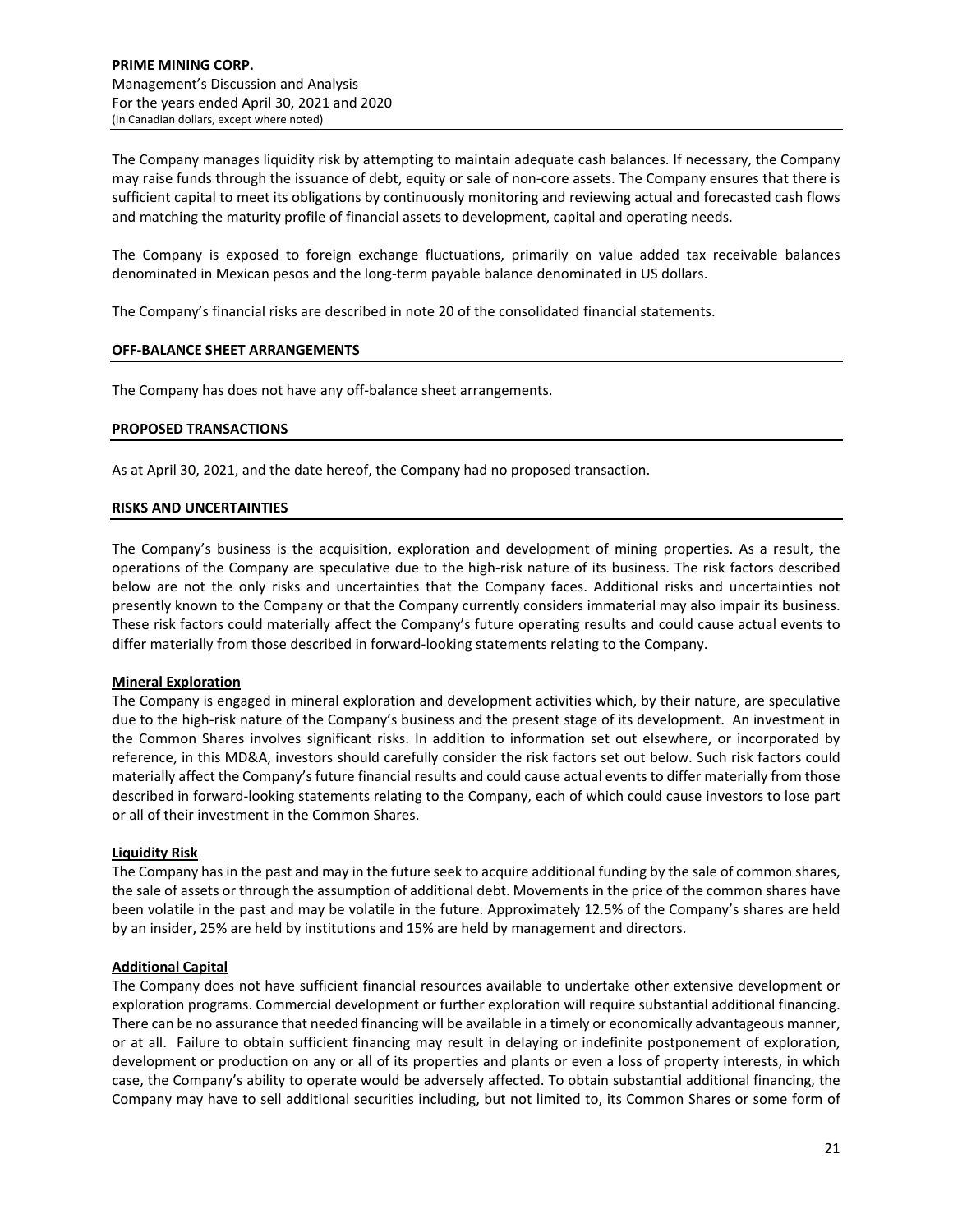convertible securities, the effect of which may result in substantial dilution of the present equity interests of the Company's shareholders.

## **Commodity Prices**

The mineral exploration and development businesses can be impacted by commodity prices, general economic conditions, external trade agreements, competitor activities, political instability and many other factors beyond the Company's control.

## **No Known Mineral Reserves**

Although the Company has completed a mineral resource estimation at the Los Reyes Project, it has not identified any "mineral reserves". Only those mineral deposits that the Company can economically and legally extract or produce, based on a comprehensive evaluation of cost, grade, recovery and other factors, are considered mineral reserves. The mineral resource estimate does not meet this standard and no assurance can be given that any particular level of recovery of gold or other minerals from mineralized material will in fact be realized or that an identified mineralized deposit will ever qualify as a commercially mineable (or viable) reserve. Substantial additional work, including mine design and mining schedules, metallurgical flow sheets and process plant designs, would be required in order to determine if any economic deposits exist on the Los Reyes Project. Substantial expenditures would be required to establish mineral reserves through drilling and metallurgical and other testing techniques. The costs, timing and complexities of upgrading the mineralized material at the Los Reyes Project to proven or probable mineral reserves may be greater than the Company anticipates and may not be undertaken prior to development, if at all. Failure to discover economically recoverable reserves on a mineral property will require the Company to writeoff the costs capitalized for that property in its financial statements. No assurance can be given that any level of recovery of any mineral resources will be realized or that any identified mineral deposit will ever qualify as a commercially mineable ore body that can be legally and economically exploited.

# **Risk of Global Outbreaks of Contagious Diseases**

Risk of global outbreaks of contagious diseases, including the outbreak of a novel coronavirus have the potential to significantly and adversely impact the Company's operations and business. On March 11, 2020, the World Health Organization recognized COVID‐19 as a global pandemic. The Company is continuously evaluating the uncertainty and impact of the outbreak on the Company and its ability to operate due to employee absences, the length of travel and quarantine restrictions imposed by governments of affected countries, disruption in the Company's supply chains, information technology constraints, government interventions, market volatility, overall economic uncertainty and other factors currently unknown and not anticipated.

There can be no certainty that COVID‐19, or other infectious illness, and the restrictive measures implemented to slow the spread of the virus will not materially impact the Company's operations or personnel in the coming weeks and months. It is not possible for the Company to predict the duration or magnitude of the adverse results of the outbreak and its effects on the Company's business, results of operations or ability to raise funds at this time.

# **Current Global Financial Condition**

Market events and conditions, including the disruptions in the international credit markets and other financial systems, along with political instability and falling oil and currency prices expressed in United States dollars have resulted in commodity prices remaining volatile. These conditions have also caused a loss of confidence in global credit markets, resulting in a climate of greater volatility, tighter regulations, less liquidity, widening credit spreads, less price transparency, increased credit losses and tighter credit conditions. Notwithstanding various actions by governments, concerns about the general condition of the capital markets, financial instruments, banks and investment banks, insurers and other financial institutions have caused the broader credit markets to be volatile and interest rates to remain at historical lows. These events are illustrative of the effect that events beyond the Company's control may have on commodity prices; demand for metals, including gold; availability of credit; investor confidence; and general financial market liquidity, all of which may affect the Company's business.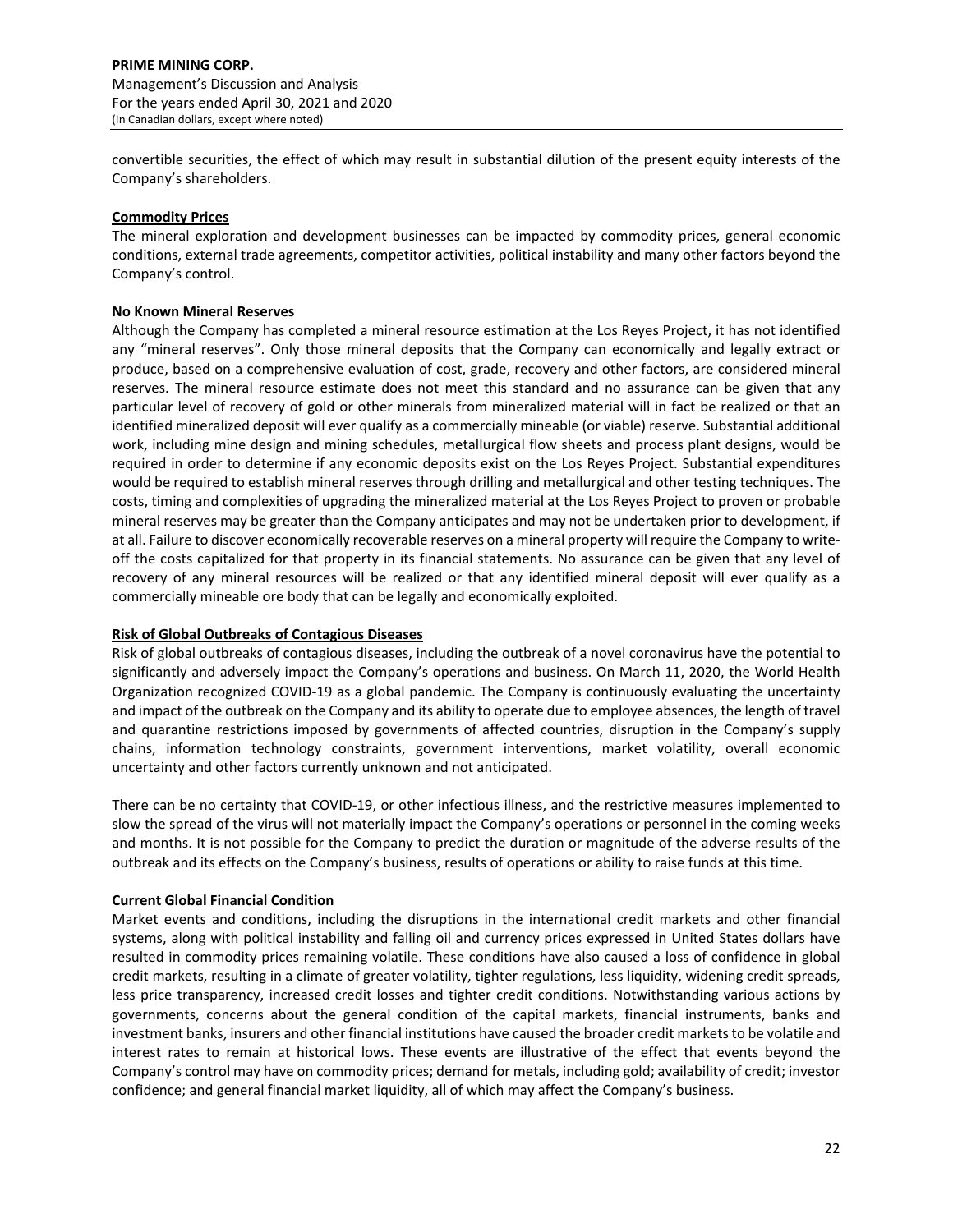## **History of Losses**

The Company has incurred losses since its inception and will continue to incur losses in the future until and unless the Company can derive sufficient revenues from its projects. Such future losses could have an adverse effect on the market price of the Common Shares, which could cause investors to lose part or all their investment in the Common Shares.

## **Title Risks**

While the Company has registered its mining claims and properties with the appropriate authorities and filed all pertinent information and paid all applicable fees, this cannot be construed as a guarantee of title and title to the Company's resource and other properties may be disputed or may be affected by undetected defects.

## **Mine Development Risks**

The business of mineral exploration and extraction involves a high degree of geological, technical and economic uncertainty because of the difficulty of locating a viable mineral deposit, the costs and other risksinvolved in bringing a deposit into production and the uncertainty of future mineral prices.

## **Uninsurable Risks**

The Company is subject to a number of risks and hazards and no assurance can be given that insurance to cover the risks to which its activities are subject will be available at all or at commercially reasonable premiums. The Company currently maintains insurance within ranges of coverage which it believes to be consistent with industry practice for companies of a similar stage of development.

## **Reliance on Management and Experts**

Development depends on the efforts of key members of management and employees. Loss of any of these people could have a material adverse effect. The Company does not have key person insurance with respect to any of its key employees.

## **Competition**

Significant and increasing competition exists for mineral deposits in each of the jurisdictions in which the Company conducts operations. As a result of this competition, much of which is with large established mining companies with substantially greater financial and technical resources than the Company has, it may be unable to acquire additional attractive mining claims or financing on terms it considers acceptable. The Company also competes with other mining and mineral processing and refining companies in the recruitment and retention of qualified employees. Consequently, the Company's revenues, operations and financial condition could be materially adversely affected.

## **Conflicts of Interest**

Certain of the Company's directors, officers and other members of management do, and may in the future, serve as directors, officers, promoters and members of management of other mineral exploration and development companies and, therefore, it is possible that a conflict may arise between their duties as a director, officer, promoter or member of the Company's management team and their duties as a director, officer, promoter or member of management of such other companies. The Company's directors and officers are aware of the laws establishing the fiduciary duties of directors and officers including the requirement that directors disclose conflicts of interest and abstain from voting on any matter where there is a conflict of interest. The Company will rely upon these laws in respect of any directors' and officers' conflicts of interest or in respect of any breaches of duty by any of its directors or officers.

## **Environmental Risks and Hazards**

All phases of the Company's operations are subject to extensive environmental regulations. These regulations mandate, among other things, the maintenance of air and water quality standards and land reclamation, provide for restrictions and prohibitions on spills, releases or emissions of various substances produced in association with certain mining industry activities and operations. They also set forth limitations on the generation, transportation,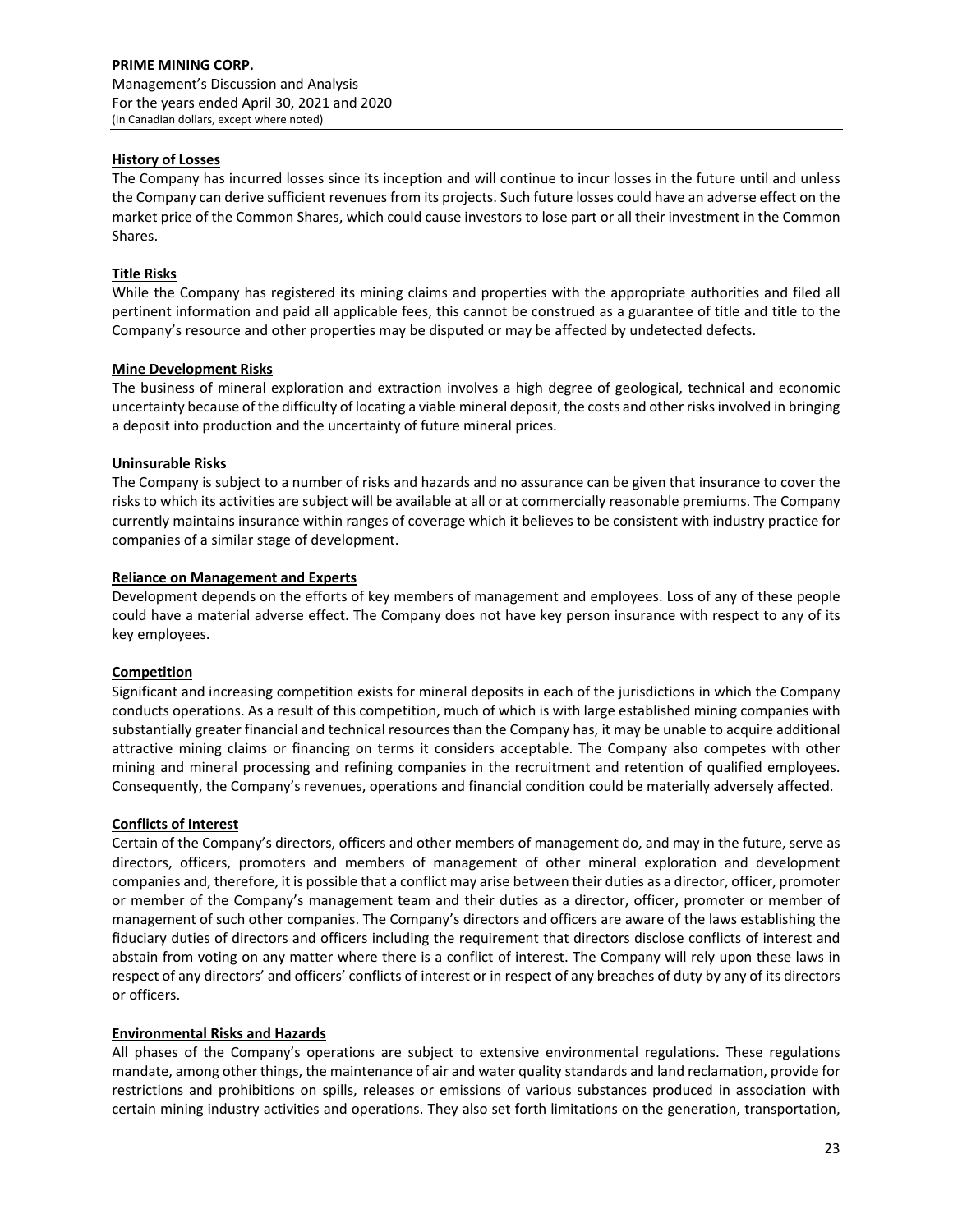storage and disposal of hazardous waste. A breach of these regulations may result in the imposition of fines and penalties. In addition, certain types of mining operations require the submission and approval of environmental impact assessments. Environmental legislation is evolving in a manner which will require stricter standards and enforcement, increased fines and penalties for non‐compliance, more stringent environmental assessments of proposed projects and a heightened degree of responsibility for companies and their officers, directors and employees. The cost of compliance with changes in governmental regulations has a potential to reduce the viability or profitability of operations. Environmental hazards may exist on the properties in which the Company holds its interests or on properties that will be acquired which are unknown to the Company at present and which have been caused by previous or existing owners or operators of those properties.

## **Infrastructure**

Exploration activities depend, to one degree or another, on adequate infrastructure. Reliable roads, bridges, power sources, and water supply are important determinants for capital and operating costs. The lack of availability on acceptable terms or the delay in the availability of any one or more of these items could prevent or delay exploration of the Los Reyes Project. If adequate infrastructure is not available in a timely manner, there can be no assurance that the further exploration of the Los Reyes Project will be completed on a timely basis, if at all. In addition, unusual weather phenomena, sabotage, government or other interference in the maintenance or provision of such infrastructure could adversely affect the Company's exploration and development activities.

## **Community Relations**

The Company's relationships with the communities in which it operates, and other stakeholders are critical to ensure the future success of the construction and development of its projects. There is an increasing level of public concern relating to the perceived effect of mining activities on the environment and on communities impacted by such activities. Publicity adverse to the Company, its operations or extractive industries generally, could have an adverse effect on the Company and may impact relationships with the communities in which the Company operates and other stakeholders. While the Company is committed to operating in a socially responsible manner, there can be no assurance that its efforts in this respect will mitigate this potential risk. Further, damage to the Company's reputation can be the result of the perceived or actual occurrence of any number of events, and could include any negative publicity, whether true or not. The increased usage of social media and other web-based tools used to generate, publish and discuss user‐generated content and to connect with other users has made it increasingly easier for individuals and groups to communicate and share opinions and views in regard to the Company and its activities, whether true or not. While the Company strives to uphold and maintain a positive image and reputation, the Company does not ultimately have control over how it is perceived by others. Reputation loss may lead to increased challenges in developing, maintaining community relations and advancing its projects and decreased investor confidence, all of which may have a material adverse impact on the financial performance and growth of the Company.

## **Information Technology**

The Company is reliant on the continuous and uninterrupted operations of its information technology ("IT") systems. User access and security of all IT systems are critical elements to the operations of the Company. The Company's operations depend, in part, on how well the Company and itssuppliers protect networks, equipment, IT systems and software against damage from a number of threats, including, but not limited to, cable cuts, damage to physical plants, natural disasters, terrorism, fire, power loss, hacking, computer viruses, vandalism and theft. The Company's operations also depend on the timely maintenance, upgrade and replacement of networks, equipment, IT systems and software, as well as pre-emptive expenses to mitigate the risks of failures. Any IT failure pertaining to availability, access or system security could result in disruption for personnel and could adversely affect the reputation, operations or financial performance of the Company.

The Company's IT systems could be compromised by unauthorized parties attempting to extract business sensitive, confidential or personal information, corrupting information or disrupting business processes or by inadvertent or intentional actions by the Company's employees or vendors. A cyber security incident resulting in a security breach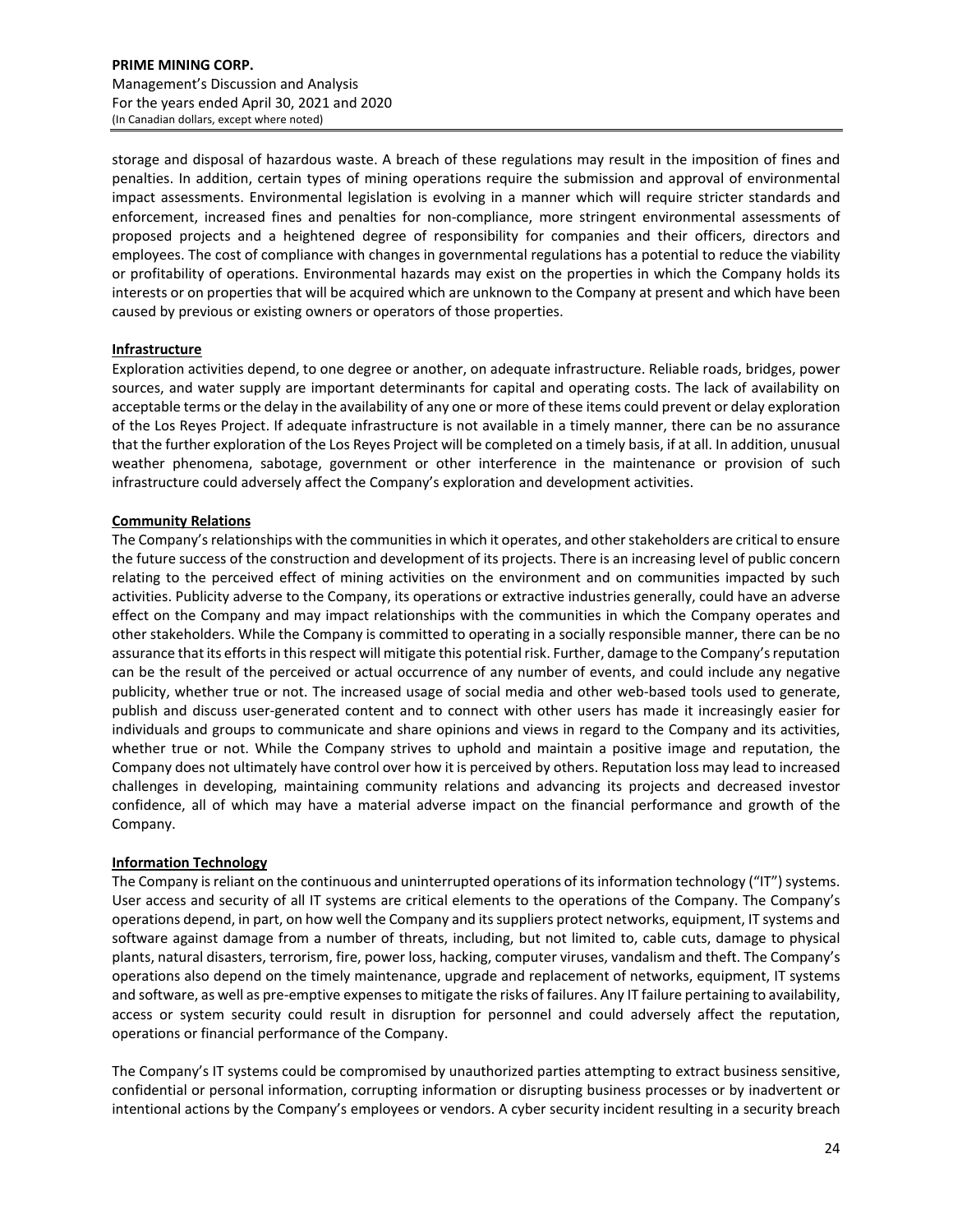or failure to identify a security threat, could disrupt business and could result in the loss of business sensitive, confidential or personal information or other assets, as well aslitigation, regulatory enforcement, violation of privacy and security laws and regulations and remediation costs.

Although to date the Company has not experienced any material losses relating to cyber-attacks or other information security breaches, there can be no assurance that it will not incur such losses in the future. The Company's risk and exposure to these matters cannot be fully mitigated because of, among other things, the evolving nature of these threats. As a result, cyber security and the continued development and enhancement of controls, processes and practices designed to protect systems, computers, software, data and networks from attack, damage or unauthorized access remain a priority. As cyber threats continue to evolve, the Company may be required to expend additional resources to continue to modify or enhance protective measures or to investigate and remediate any security vulnerabilities.

# **CAUTIONARY NOTE REGARDING FORWARD‐LOOKING STATEMENTS**

This MD&A includes "forward‐looking statements", within the meaning of applicable securitieslegislation, which are based on the opinions and estimates of management and are subject to a variety of risks and uncertainties and other factors that could cause actual events or results to differ materially from those projected in the forward‐looking statements. While these forward‐looking statements, and any assumptions upon which they are based, are made in good faith and reflect our current judgment regarding the direction of our business, actual results could differ materially from any estimates, forecasts, predictions, projections, assumptions, or other future performance suggested herein.

Forward-looking statements are often, but not always, identified by the use of words such as "seek", "anticipate", "budget", "plan", "continue", "estimate", "expect", "forecast", "may", "will", "project", "predict", "potential", "targeting", "intend", "could", "might", "should", "believe" and similar words suggesting future outcomes or statements regarding an outlook. These statements do not take into account the effect of transactions or other items announced or occurring after the statements are made. Forward‐looking statements are based upon a number of expectations and assumptions and are subject to certain risks and uncertainties, many of which are beyond our control, that could cause actual results to differ materially from those that are disclosed in or implied by such statements.

These forward‐looking statements may include but are not limited to statements concerning:

- The Company's success at completing future financings;
- The Company's strategies and objectives;
- The completion of further exploration and development activity at the Los Reyes Project;
- General business and economic conditions;
- General political climate; and
- The Company's ability to meet its financial obligations as they become due.

Although the Company believesthat the assumptions and expectationsreflected in such forward‐looking statements are reasonable, we can give no assurance that these assumptions and expectations will prove to be correct, and since forward-looking statements inherently involve risks and uncertainties, undue reliance should not be placed on such statements. Events or circumstances could cause actual results to differ materially from those estimated or projected and expressed in, or implied, by these forward‐looking statements. Due to the risks, uncertainties and assumptions inherent in forward‐looking statements, investors in securities of the Company should not place undue reliance on these forward‐looking statements.